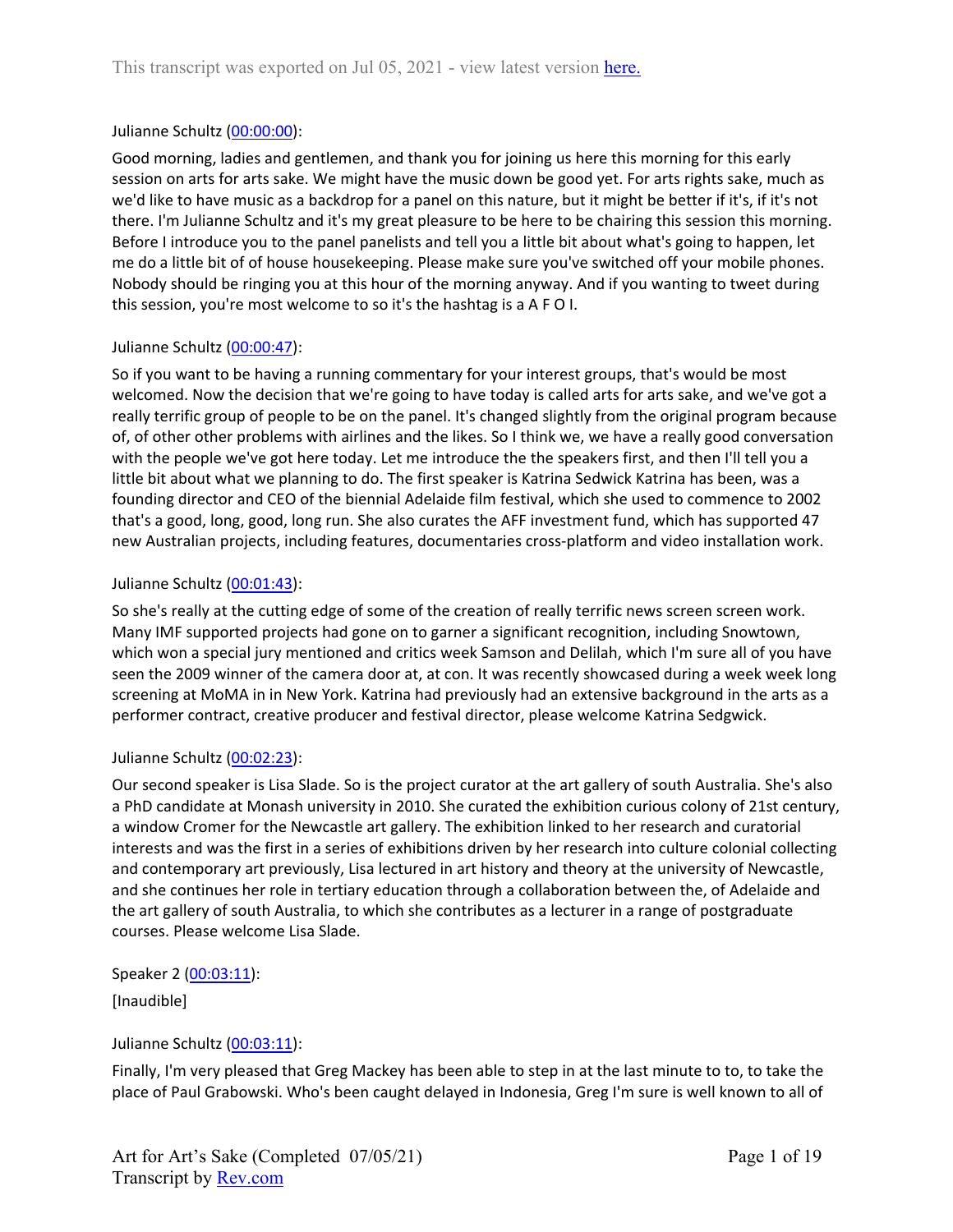you. These are south Australia and who's worked to promote the arts in this state for a very long time. Who was water, water, the middle of the order of Australia for his service to the community, through the promotion of arts, particularly the Adelaide festival of ideas not so long ago. So it's really nice that he's able to be here on this panel, which is so close to his, to his, his interests. He was a founding director of imprints booksellers in Adelaide in 1984 and was a co proprietor of that business until his appointment as executive director of south Australia in 2004, in 2008, he was appointed acting chief executive of the department of premier and cabinet. And following the appointment of a new chief executive remained with the department as an acting chief, deputy chief executive departmental affairs at Sotheby's ominous until he was appointed to that position in 2009 he's been a really important player as you know, in the arts in south Australia for a long time. And we're delighted that he's able to be here today.

## Speaker 2 ([00:04:23](https://www.rev.com/transcript-editor/Edit?token=u4aLcAJgUABe3gVYv0NyweP-qnz0WVJgF3JeUX0bBI0scrg--2Y_YU0DNzB8XIfrGTplgIvcffdiuM8w4ax8RQy_RGY&loadFrom=DocumentDeeplink&ts=263.85)):

[Inaudible]

# Julianne Schultz ([00:04:23](https://www.rev.com/transcript-editor/Edit?token=nnczbUZjf01vzL-CzenEulYQlZA34dH8Ni7Lpr8VDHpB28iQA-CzgANCsdh6k95hrFu9rFSBdjLXCfzsVGnUSxscGMk&loadFrom=DocumentDeeplink&ts=263.94)):

The session we'll, we'll run as a conversation and we'll have some time for questions at the end because I'm sure that all of you have have particular interests that you wanting to, to explore a bit further with the, with the panelists. I think that the aim of the session really is to try and unpick that old binary of art for its own sake and art for for commercial and socially useful purposes. How, how that divide can be made sense of in this current environment. I think we've moved a long way from that old simply, you know, it's one or the other, the sort of the intrinsic or the instrumental to, to thinking much more broadly about how arts and cultural policy shapes and intersects across all of our lives across the community, across the economy and across the sort of questions of identity in a much more expansive way.

## Julianne Schultz ([00:05:11](https://www.rev.com/transcript-editor/Edit?token=2HAC_RnYaX72n_gPfbxBVr8iHJuKrbMfRz1UrZm9Ffz-fSv1bZifCJPnkTARStc7J66hWR0Tg9MZLK_CSu7msuj44Fw&loadFrom=DocumentDeeplink&ts=311.28)):

The current discussion paper that the government, the federal government's got out on cultural policy, I think is indicating a willingness to engage in these discussions much more broadly than an old narrow sort of art for its own sake sort of focus. But because each of these panelists has had particular experience with festivals and blockbuster exhibitions and arranging events, which really try and aggregate people into places where they can have these conversations. I thought that would be a really quite good place to start the conversation. And that is just think about how festivals change the terrain of the, of the arts landscape and how it maybe sets things up to, to grow beyond a very narrow sort of pointy definition of what art might be. So Katrina, given your sort of long experience in, in with the film festival, maybe that's a good place to, to start.

## Katrina Sedgewick [\(00:06:01\)](https://www.rev.com/transcript-editor/Edit?token=xSMkBMYOVb-goJbAoxlEOmFtOwpL3rlRrqSSgSihkN6EH4ZVwC2aObybk-TvbinrfbrcNZXd_o5c6rlFIV56-N3TMQ4&loadFrom=DocumentDeeplink&ts=361.25):

Yeah, well, I mean, I think, I think festivals when they're really operating properly a catalyst for arts engagement in a very exciting way a festival provides, if you like all that subsidy provides the curators with the freedom that kind of should take you outside those kind of commercial sort of boundaries, if you like and should create a kind of critical mass and energy for your audience that allows them to take risks in terms of what they consume and allows you to take risks in terms of what you program and that kind of coming together. Really in a kind of celebration I suppose, of, of challenge and ideas is something that, that a festival should deliver when it's really operating well. With the Adelaide film festival, what's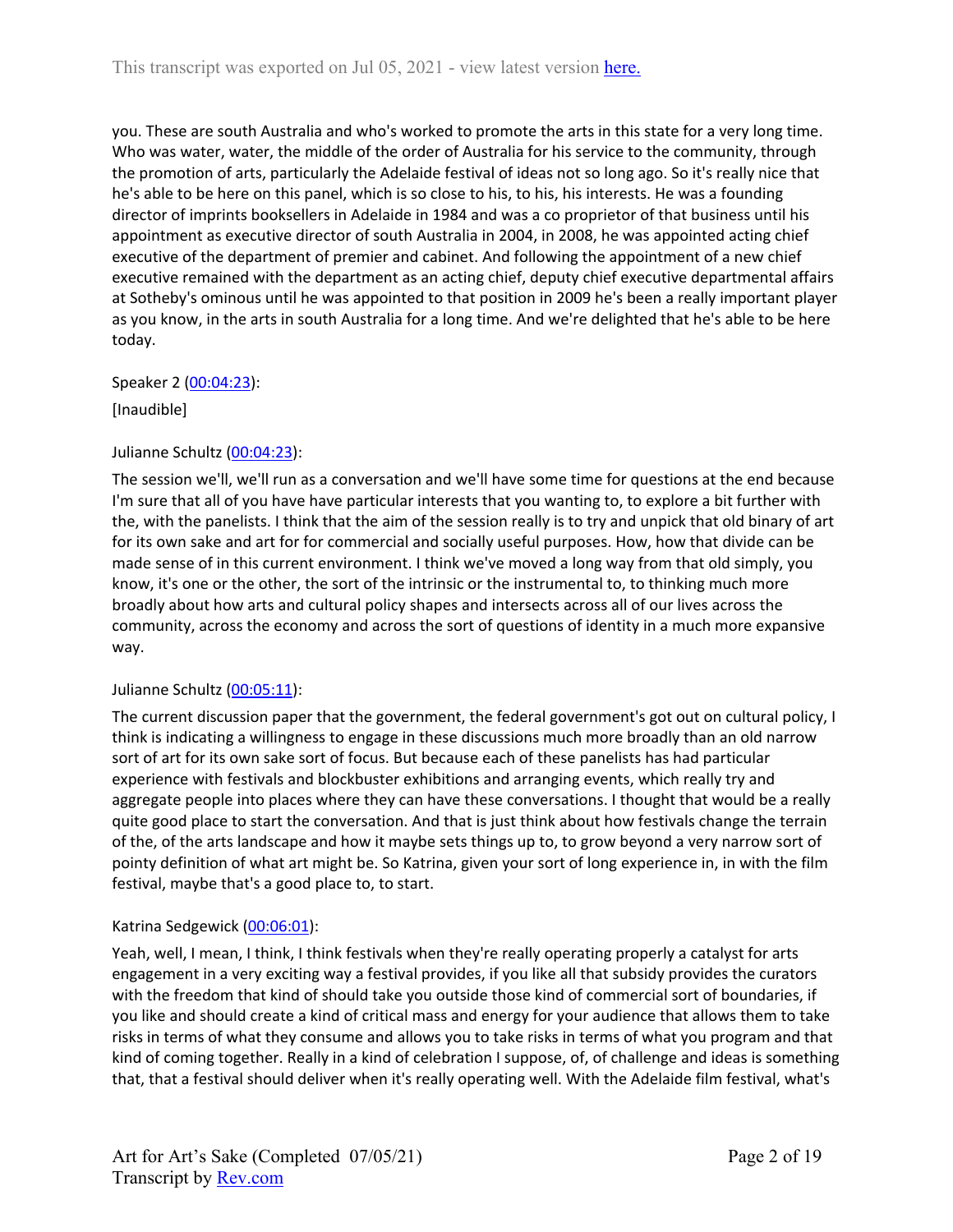been really exciting for us has been not only to, well for me and my, and my board to be able to start a festival from scratch.

## Katrina Sedgewick [\(00:06:54\)](https://www.rev.com/transcript-editor/Edit?token=BDyS1D5WtfAqLTU-R-fvz1_TceRuFw2UGGoDD5UQK0DyJBqth0liSAiZ8bp_fP3sM0CNIkekOZZtFWPmkL-WoeKASSI&loadFrom=DocumentDeeplink&ts=414.02):

That's been a fantastic thing to be able to do to start a festival, someone like Adelaide, which has a very long kind of rich history of audiences being up for trying things out. So that's, that's been a really great thing. And to start a festival where you really had to find a point of difference because there's, I think when we started 10 years ago, there was three and a half thousand film festivals in the world. There's now well over 4,000 film festivals in the world. So it's a very, very crowded terrain. So with the level of subsidy we had, it was a substantial amount of subsidy. How could we provide value and provide a point of difference? And that's what the other exciting and interesting challenge we had is that at the time that we started Adelaide was what's known as the softest market in Australia for art house cinema people just weren't going to see art house films.

## Katrina Sedgewick [\(00:07:40\)](https://www.rev.com/transcript-editor/Edit?token=axzbBRIvPCaPIPWViMRX_r6or-zCS7pc3U5x9nM2bfUZa2VnMqBAb3feaJnXeQpfw_3qTdGeIZ57r0dkpqSZCo8GtcA&loadFrom=DocumentDeeplink&ts=460.7):

So how do you kind of build an audience and an enthusiasm for that? So our festivals really tried to create an identity that complimented, I suppose, the goals of the state in terms of engagement with screen culture complimented the kind of broader strategies in terms of investment and economical stuff. And also try to nurture and encourage a more eager kind of arts house engagement. But the other thing that we had which was, has been absolutely central to the success and identity, the festival has been our investment fund and having had the 10 years of experience of having a \$1 million pool of money every two years to be able to put into film programs has left me very firmly with the belief that a role of a festival or of a large institution. Very importantly, if you have the opportunity, it should be around commissioning and fostering new work because you're not stuck with all the other kinds of raison d'etre or KPIs that other organizations have around economic development around industry, around commercial imperatives, and particularly in the world world of film, which is bizarrely set aside from the rest of the arts and called an industry and is founded as an industry and not as an art form a festival allows you to actually fund things on the basis of its artistic value.

## Katrina Sedgewick [\(00:09:09\)](https://www.rev.com/transcript-editor/Edit?token=tad38xitu76t3EU-UJVFkV4yMpcKlqD1hLjdw0IpN0RyBm29wQYRMEjVOTadVpjvutazbua8wd7tCJradQ4WoAVgRu8&loadFrom=DocumentDeeplink&ts=549.63):

And people kept saying, why is the investment fund? And Adelaide had so much success. And I think the absolutely centrally is because we are funding things for art's sake and audiences want to see things that are good. I want to see things that are artistically challenging. And I think that a festival is uniquely placed to be able to not only support interesting new work simply in and of itself, but then also to be able to provide a showcase fantastic kind of premier opportunity to kickstart that, but I'll stop

## Julianne Schultz ([00:09:40](https://www.rev.com/transcript-editor/Edit?token=NLi_0hUlmnxP0Mtlp_vVOXCzDkoSC1RnG3jKhRoawyFQNyzIz698VJdkqdKVeYxz-eMcRjLnVzcjUAuy1EFi1G19iiE&loadFrom=DocumentDeeplink&ts=580.35)):

It's. It is interesting because it's, it's quite a different model to festivals, film festivals that you've actually got that funding base to actually be commissioning new work. Yeah,

## Katrina Sedgewick [\(00:09:50\)](https://www.rev.com/transcript-editor/Edit?token=eiZbuIjqKl3K7qU3HCQrj3GTABAv27yfiUV1Dcevtz9gJtQNkGpqEjctPormQ3Qf0FNICVxjA0YR4HTwBgkis9Zzz3w&loadFrom=DocumentDeeplink&ts=590.12):

Yeah, no, it is. And I mean, we got, we got copied, which was fantastic by Melbourne and they set up a premier fund, which I don't think works as well as us. I mean, they supported some great films, but I mean, of course I would say that it works, but I don't think they do because their fund is set up separately from the festival programing mechanism. So our fund, and it's partly because we're a biennial event, which is great. So I've got the luxury of time to direct the festival and run the fund. You know, I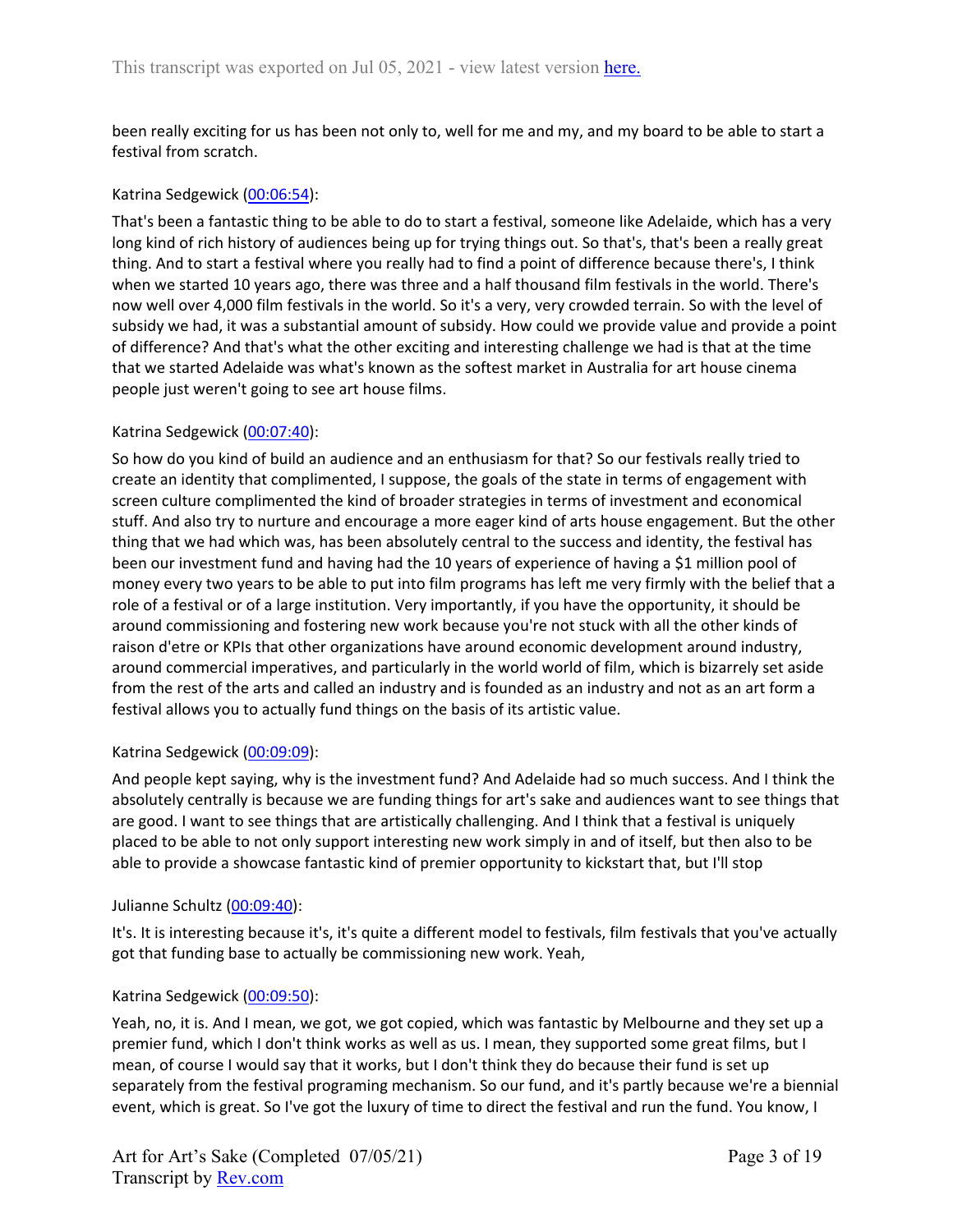can do that over a two year period, but you know, when we're picking films that we support, I'm picking them because I'm the director of the festival. So it's part of the curatorial process. And for arts festivals in Australia, the kind of major arts festival, there's the, what's it called the MFI, it's at the major festivals initiative.

## Katrina Sedgewick [\(00:10:41\)](https://www.rev.com/transcript-editor/Edit?token=pPAkwrf6uswLVohGHyv6hn_T_oyam67EB6RlvrwivghDJFZyvUwUD4530INoPN216ShDsgn8VCXizWZ_wN7PVyZdKrc&loadFrom=DocumentDeeplink&ts=641.63):

And, and that's a similar thing where directors of festivals come together and there's a big pool of money. And they sort of decide, say, Brisbane festival and Melbourne festival might say, well, we love the new stalker project. So through that fund, they put in a larger amount of money than usual and support a new work to be made that wouldn't fit into the normal funding environment. And we're able to do that for art through our fund in Melbourne, the fund is run quite separately by different people that are directors on a panel. But it's, but you know, they cordon, I know do end up with films that they don't particularly want passionate themselves, but there are broader things at play. I think that thing of a curator choosing a work because they believe it's good, really is very effective. And because

## Julianne Schultz ([00:11:26](https://www.rev.com/transcript-editor/Edit?token=o3jmNkAQCfNbzhzQ971mmtCIVrR_mxdivUBzsA01bVojOwKHm_rE9PBltfGApK62JNJUIrSaGUa_RKh4r2Yyn3jGznE&loadFrom=DocumentDeeplink&ts=686.42)):

You have a strong sense of what your audience is going to be, I mean, you're building an audience, but you're also producing, you know, commissioning stuff, which, you know, will appeal to that audience. So it's, it's a slightly different dynamic than you would get. Yeah,

## Katrina Sedgewick [\(00:11:39\)](https://www.rev.com/transcript-editor/Edit?token=Ek2yzknunvUym7WuAdGgN2qeAsWGhbeVAlCPi9gSr4tCVpeJhuNhzLmAIGlLFizBY8o244re666gRnZvE214jVe4z5I&loadFrom=DocumentDeeplink&ts=699.68):

To be honest, I don't really think about the audience because I think that's actually one of the problems, right. All film is that they think too much about audience. What is the audience going to want? And, and it puts it into, it's kind of like the, the horse before the cart in a way, I think you're kind of second guessing what your audience might like and actually forgetting that an artwork is an exciting artwork in and of itself. And an audience discovers that artwork. I mean, I don't think Picasso was thinking about whether the audience would like it or not, when he's painting it, he's thinking about something that he urgently needs to express and then lo and behold people appreciate that. And I think that, that if you start being anxious about the audience, then I think you're compromising your instinct in terms of how you are personally engaging with that work. I think that a good curator is somebody whose subjective instinctive response to work is something that a broader group of people feed into. And you have to go with that, your own instinct. And that's certainly how we choose

## Julianne Schultz ([00:12:42](https://www.rev.com/transcript-editor/Edit?token=VJ6uzQmpMHepF8omdiNyNPEmZ0EqqrEL6yUyFkBWJTDhFBg8JhSmg-Ayj3MijenqnpvxYQ3rkFKmfvd4cPGUSEBigL4&loadFrom=DocumentDeeplink&ts=762.21)):

Until your, your description of, of doing this as arts for arts sake and finding an audience as well, you know, is, is, is a terrific example, you know, proof of that, that approach really anyways. Yeah. Okay. Listen, Lisa, tell us a bit about your view in the sort of visualize.

## Lisa Slade [\(00:12:57](https://www.rev.com/transcript-editor/Edit?token=McgT4fdAuf8l_hunaqmlaPVAojDa_piXSZkv8aKqAbUesi5hL1ekE1R5_qOwHDMFJUeXLmiskagtwRbt5HIrlVlUGIQ&loadFrom=DocumentDeeplink&ts=777.24)):

I guess there are a couple of things that I'd like to pick up on from Katrina's introduction and are two really interesting phenomenon that are essentially pretty much 21st century phenomenon. One of them is the rise of the curator. It's interesting that we've used the word so many times to relate to cross arts programming. The curator traditionally was somebody who was responsible for the sort of custodial care particularly of objects. And I'm fascinated by the fact that we now talk about Laurie Anderson or Lou Reed when they did their work in Sydney, quite recently, as curators, this phenomenon, this idea of the curator as an important cultural interlocutor, somebody who's actually a mediator in his work to an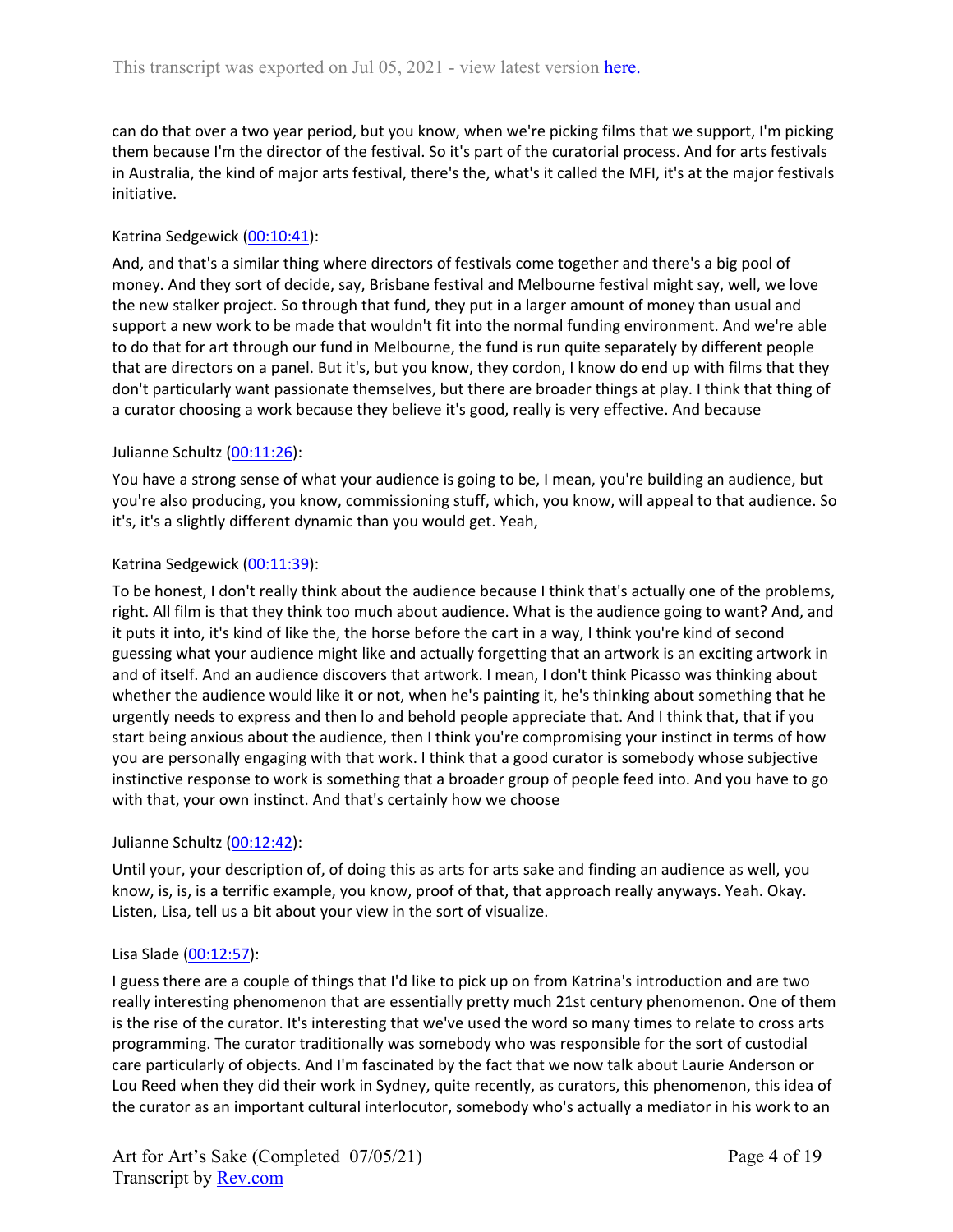audience driven by their passion and experience. And that's clearly something that we share cross cross arts. Cross-Platform the other is the festival ization of the visual arts. Now I made the call a moment ago that there are 21st century phenomenon, of course, in the case of the festival ization, they're not the great expositions of the 19th century that saw laterally failed.

## Lisa Slade [\(00:13:56](https://www.rev.com/transcript-editor/Edit?token=LQ6ZYv4sEEuj5YDjZcYuRK8rkx7fu5vvRh2lb1yfFkEHc8pLhPj-epo26SjIL59b2o5eq7pJU67ciYUDv1q3DuHNOOc&loadFrom=DocumentDeeplink&ts=836.46)):

The Eiffel tower for instance, are very much part of a spectacularization of visual culture, but we do have a return to it to the point where we have a phenomenon that's being thrown around. The terms being thrown around now is by any elevation. I think there are at the moment about 35 national and international by any else. Now that I know that doesn't seem like much compared to your thousands of film festivals, but the idea that you have so many by any rules, many of them claiming to be international is fascinating in itself. And the expansion of those has mostly been seen throughout Asia, which is also a cause of great interest, I think. And we've also at the very same time, we've seen the expansion of the art fair to get back to the art for art's sake. You've got these two things sitting side by side, often geographically located, closely located.

## Lisa Slade [\(00:14:48](https://www.rev.com/transcript-editor/Edit?token=5p2OLe1goIsBw1GtE9_m-lqJuYx-1Mtsbx58iSqOV5t4iKrlLKCY6zD_jbciQMscOBrDO04qGsRJ-ra7smxmesRfVys&loadFrom=DocumentDeeplink&ts=888.18)):

So you've got the rise of the biennial, which often brings the forefront art, which cannot be sold, is not intended for sale sometimes perhaps for institutions, but certainly not for the domestic market. And then the other side, the alter-ego of that is of course the art fair. And there are dozens of art fairs. There's one popping up every moment despite the climate that we're in. So I guess for me it T to think about how visual arts sits within this paradigm to think about what things have been picked up by non visual arts non-visual art forms from the visual arts is a real cause of interest. And this sort of sharing of ideas that's happening across platforms is something that might resound for you in your lives.

## Julianne Schultz ([00:15:29](https://www.rev.com/transcript-editor/Edit?token=1VNGm1sr1tVG3GUc08K_MP2uJ3AXKiwPWpUzELp8iM3yVCHXlFIo5imsKTelVSWrlTdghRdZj-rXPL6EA3hU_vVcE2c&loadFrom=DocumentDeeplink&ts=929.83)):

So in terms of the visual arts, I mean that Katrina talked about that commissioning and the original new words. I mean, a lot of the visual arts stuff is actually aggregating the great works and bringing them to a different audience

## Lisa Slade [\(00:15:40](https://www.rev.com/transcript-editor/Edit?token=IAeYexMZooOyS4opD_24mKa0xUheBG7_7_J6qXn5ERUiLDmW7YAL8H8F_noIMLlIYn4QYiGbEeGOtk6tPaIIaMTjrGc&loadFrom=DocumentDeeplink&ts=940.75)):

Complex for us because we have a challenge and you can see in our building right next door. Now we have the challenge of ushering in the new that's. And that includes very difficult work alongside the custodial care of the collection and the historical representation of art. So we bet we wear the weight of that. We bear the weight of that, but we were thrilled by the possibilities that history actually generates for us, that our collection in the works that are part of that part of our collection can engender new work. And to that point at the moment, we're working very hard on the next biennial and the content for that's embargoed. You'll hear about it very soon, but it does engage with our permanent collection, but it also includes predominantly new work work that has never been seen in this country before. So we do attempt to use as leverage the historical parts of the collection for the creation of new work.

## Lisa Slade [\(00:16:30](https://www.rev.com/transcript-editor/Edit?token=ZJgqFYmCRKw41_yzZiRdueBndK1SbTseTBqBykDgMSHJ5QqxQ9xQ6GKEyrhkjx5pGVpVV3fvgYFbcpcN1S_xE5J62d8&loadFrom=DocumentDeeplink&ts=990.58)):

But I completely concur that. That's why we're here. Not very interested in the dead artist, blockbuster, I must say, except where it can actually fund exciting new work. So at the moment we have a proliferation of east coast data shows where we've got, you know, a museum closes in Europe and Australia seizes an opportunity to bring out some old things that you may or may not have seen before.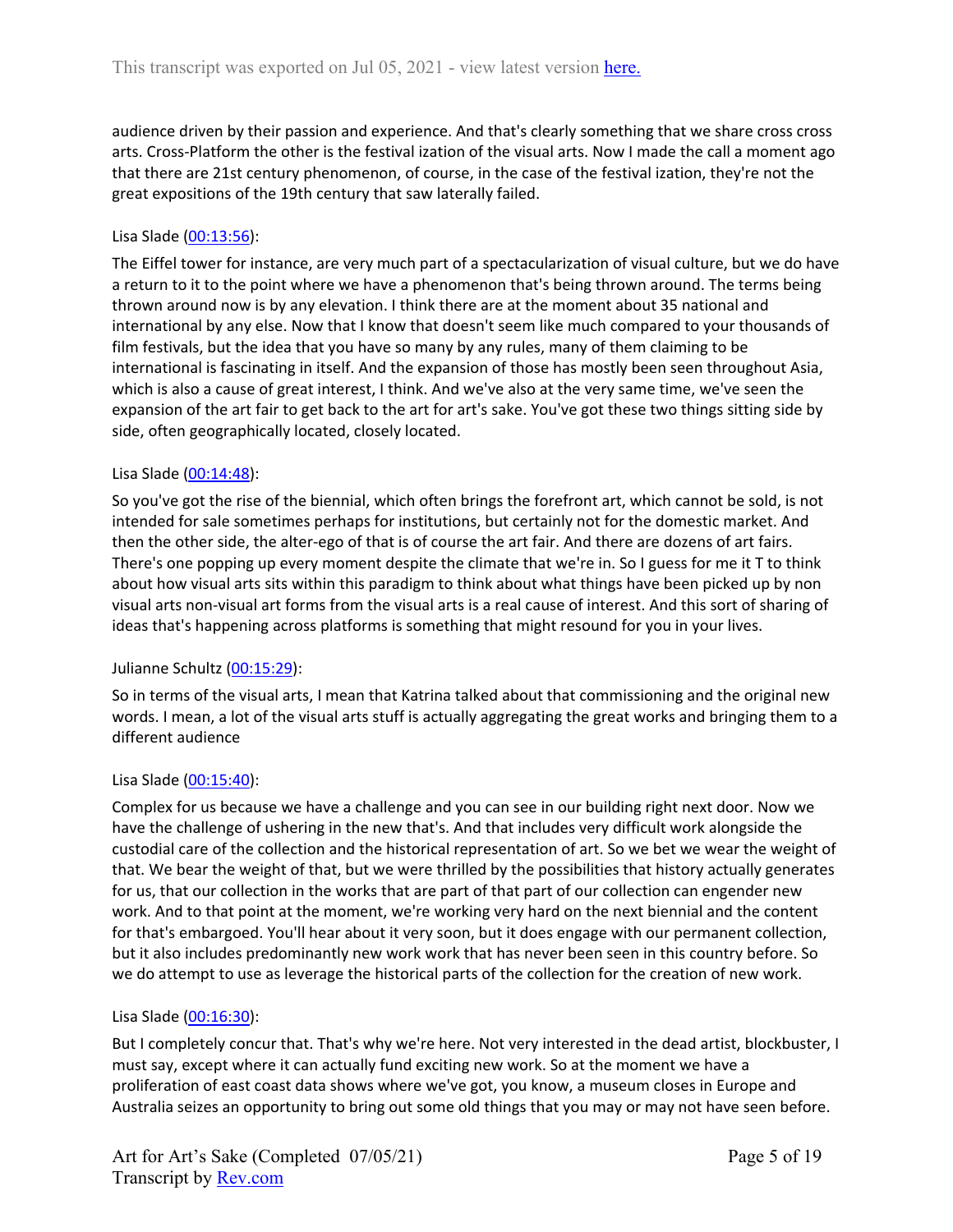And we'll pop those on display and we'll create a sort of masterpiece blockbuster, pretty dull really let's let's face it not so great in terms of our cultural industry, doesn't feed our cultural industry, except that can bring in some bucks, which can then feed back into the sorts of projects we can do for artists that are perhaps not so scalable.

## Julianne Schultz ([00:17:09](https://www.rev.com/transcript-editor/Edit?token=ML7nBlByXy5bp7nf-tYiwVTWubgHDCmiV6wXMEA3RpQySs7aLOfdD0ineyEdoMAaIYdbICD5unGU1WCQvD_CbyXcPEE&loadFrom=DocumentDeeplink&ts=1029.94)):

And so do you, is that something that you're actively doing here? I mean, that's that, we're not,

## Lisa Slade [\(00:17:13](https://www.rev.com/transcript-editor/Edit?token=1JZyoW5c1F_3FUt8XS_WuLP84p-o0QljBZm_qOQvMaa4MdCTJf5W1-W22Gj0lLPyvbgfh0MFUfR594h39og7LqwY0nc&loadFrom=DocumentDeeplink&ts=1033.81)):

We're not doing so many dead artists blockbusters, but the feeding of the money into certainly. And in fact, we've actually increased our biennial budget. You know, it's such a, such a difficult time. We've increased our commitment to that because we see the capacity for that biennial. We want to put it back on the map as a sort of flagship of Australian contemporary art in its cultural bind realization. It's the only one that actually deals with Australian content solely. That is so we are really, we are very passionate about the, how that sits within our program, but it's one thing within a very complex program that'll sort of move between, you know, you have the jostling between a south Australian show, for instance, an international show driven by the collection perhaps, or perhaps an Asian collection focus. And then you've got contemporary Australian art.

## Julianne Schultz ([00:18:02](https://www.rev.com/transcript-editor/Edit?token=lmlHeU11h1JY903ibrNCP7ytHaj0AFTwCdDYjI7u3RFoxV7t_7_n6ootljRb7pGVctVLwpTGSATZ2OG6QDIiQaCkBlw&loadFrom=DocumentDeeplink&ts=1082.04)):

And so with it, just to tease that out a little bit more so with the contemporary Australian arts, I mean, are you identifying works or you're identifying artists, I mean, or you're organizing it around the themes

## Lisa Slade [\(00:18:13](https://www.rev.com/transcript-editor/Edit?token=yJYXGulsWVM8tluZbvPU_qa9oGbU39FPU5ZYVDumzyWU_ZellqeCh5OXowk86Hf8ALvMCnjthqXBLQUtqf3Uz7foT3w&loadFrom=DocumentDeeplink&ts=1093.14)):

We're using our curators.That's where the rise of the curator is really noticeable. We've appointed two curators. One of them's working in Melbourne at the moment it's Alexi glass Cantor. And the other one is Natasha Bullock who works in Sydney and they are working for us as curators to do just that. So to make sure that there's a truly national viewpoint and they worked very closely with our institution to ensure that we can deliver new work for, for the nation really, we're not at all thinking locally.

## Julianne Schultz ([00:18:38](https://www.rev.com/transcript-editor/Edit?token=Q1Z_Isvwn6DmVPm6IbLDzdpC6xs-XbNc2Dm6iW6bezxP9bwf9xxqGmsWo7N-gOzVsR8iMvRqRE0X3NgEK1dwiCWmXs0&loadFrom=DocumentDeeplink&ts=1118.46)):

Good. Excellent. Okay. That's very exciting. So Greg, you've been sitting at a top all of this for, for, for some time. I mean, give, give us your perspective on how it all falls together.

## Greg Mackie [\(00:18:48](https://www.rev.com/transcript-editor/Edit?token=lT5Zw3rU6EaEPuFWIoU3VVUNsm0FKJ-UtRi5kEvMbBjCQ9ozLBm6GUxBMjoKWLFq8PZ1jqvLbeYy0E55K_JQKjhNZMU&loadFrom=DocumentDeeplink&ts=1128.67)):

I, I, I hope that I've maintained a sense of being amidst at all, rather than a top at all.

Julianne Schultz ([00:18:55](https://www.rev.com/transcript-editor/Edit?token=T3OikdcRSqWLm_a8SbvYGRlmgsntoRjUSVKXC_smLqltroCWSZLpNZ6SIaT8gX2suIY1Egfx0cVsul6C9ZCgvC1tUSw&loadFrom=DocumentDeeplink&ts=1135.37)):

You get to see it all.

## Greg Mackie [\(00:18:57](https://www.rev.com/transcript-editor/Edit?token=vL8pPPSmspwpXOvbB0PDCi8iTidDnxzxK8lbZRxgYEvwzSbGsftfOVyd9Zc0SJBwJQ5CCggpQhHT9viJazL0yPWWPrg&loadFrom=DocumentDeeplink&ts=1137.53)):

Yeah. I've been an extraordinary early privileged position, but thinking about the nature of curation and Katrina, the Juul role that you've performed both as a, as a curator of finished product. And I use the word product in the cultural sense yet also an investor in risk-taking for the creation of new product. That's, that's an incredibly rich Tableau with which to work and Lisa your, your role in the art gallery of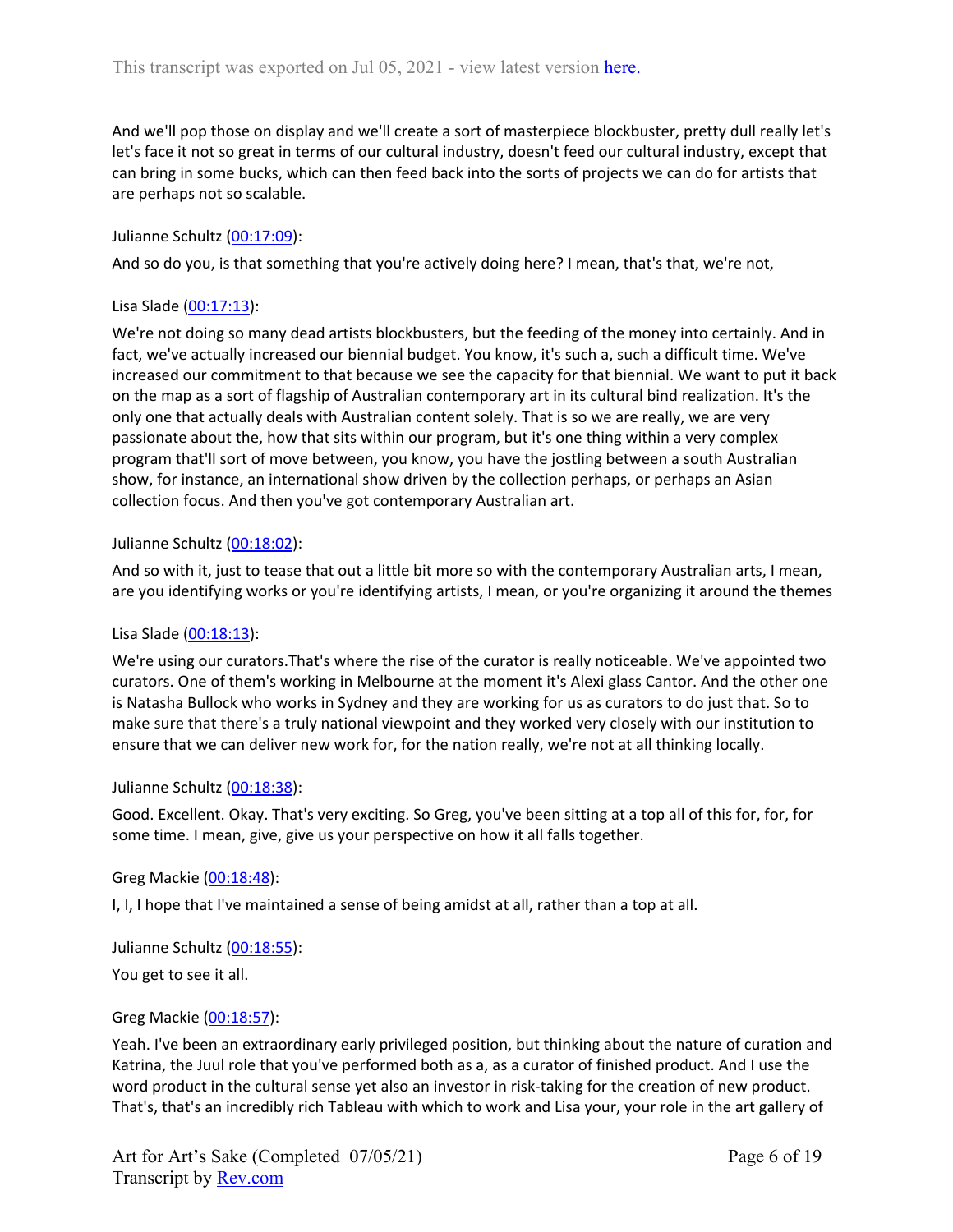south Australia and the Patricia pigeon near ni and, and Sachi and others is again bringing that, that that concerted eye, that one eye to that. And one eye also to the pragmatics of, of operating and presenting work in you know, it'd be like in, within that larger, more complex set of, of of operate and operating pressures.

## Greg Mackie [\(00:20:05](https://www.rev.com/transcript-editor/Edit?token=IaJeMgQqk07AHf9FOl68AcgFy0BmxO96d8SRqsUT0icALsF-fS5fbCuSUbJkxGexFLOVbyylMv7c0dKkpGAmyNnF21U&loadFrom=DocumentDeeplink&ts=1205.81)):

I guess what I've, what my role has sort of evolved to now is in a sense, a big, a different canvas, but another kind of canvas, because while I don't make decisions about who receives what funding, I, I play a part in a system that enables at arms length, the making of decisions about those sorts of things. And then on the other side of my job, it's the it's the, it's the establishing and seeding of organizations and projects and programs that like, and the Adelaide thinkers in residence, the center for social innovation, et cetera, that, that themselves go on and nurture new new ideas and new work. So there's a kind of a similarity in the nature of what it is that we do. And the site, you know, we all have accountabilities to boards, to ministers, to, to others as well.

## Greg Mackie [\(00:21:04](https://www.rev.com/transcript-editor/Edit?token=vKUS0N3zgnP2gT2t1bQZ1cnxCnwT87R_pwk-XJNsqoRQFL9oGbUCo7eFg61JTBUXd0Qtrc2vDAtcc_H_m4vmL00kh2s&loadFrom=DocumentDeeplink&ts=1264.87)):

But like like Katrina, I, I, I strongly supportive of the role of festivals within our cultural calendar that is of course more than only festivals. Because festivals at, at its most crudest marketing sense is a very powerful marketing umbrella to reach a greater number of people than one theater company or one individual art gallery can manage to do. But of course, historically and culturally festivals fulfill a much deeper and more important thing. And it's a celebration it's a bringing together of, of, of citizens of communities to well, obviously to, to have fun, but most importantly, to actually extend their imaginations guided by the imaginations of others. Hmm.

## Julianne Schultz ([00:22:00](https://www.rev.com/transcript-editor/Edit?token=l6RXFKYC6vzMzGHXDCANAEIA2seriwsOLW3lLcMG93wlvzQuKNORCJPyFC-jdJ0XTSPHC89gpFsITfptwkXLzMkgv-Q&loadFrom=DocumentDeeplink&ts=1320.21)):

So I'm interested in that, that notion about audiences, of how audiences engage differently with festivals than they do with the ongoing arts program. I mean, is that something, I mean, you've obviously studied that fairly closely as part of this process. I mean, what, what do you see as the big benefits of a festival and, and is there a downside in terms of the ongoing arts programs does it suck the energy out of the oxygen out of the others?

## Greg Mackie [\(00:22:23](https://www.rev.com/transcript-editor/Edit?token=wBzlfNmpfQDGluxKutw5CVPtWM-3CN-DqXwdhFTElCPJmVQ62e3UbJMSEUoar0gHl7eiF3dLi5KAmuBdH8AKZZyLTcY&loadFrom=DocumentDeeplink&ts=1343.76)):

Th there's there is a perspective that that's what festivals do I guess I hold a view that part of the cultural mission for government is to make art more relevant, to more people more often, and therefore festivals play a part in helping to grow the, the base, the core audience. And as we do that, and as we insert that more into the lives of more people the, the interest of some will be to actually continue and engage with the particular season programs that particular companies are producing. And also for the companies who present in a, in a particularly in curated festivals. But even in in a, in a artist risk sharing model, like like the Adelaide fringe I remember Lee Warren Lee, Warren, and dancers saying to me years ago, Greg if I put one show in the fringe, it will get me the same box office as an entire year's programming and Australian dance theater. Similarly it, it, because of the power of the marketing device, that is the program and the sponsorship and the, the buzz that's created within, within a, even though their particular production is competing in a confined time space with, with with others. The love is greater than the whole is greater than the individual part.

Julianne Schultz ([00:23:58](https://www.rev.com/transcript-editor/Edit?token=p6Ne510VJR6UkC3CMsMX6Z_UCEJsIcs23tKNV0iRVSCcswCCEFeYoW4jSkXFiXm-spTsop09E2ZtISDEqrJakFGhpWM&loadFrom=DocumentDeeplink&ts=1438.93)):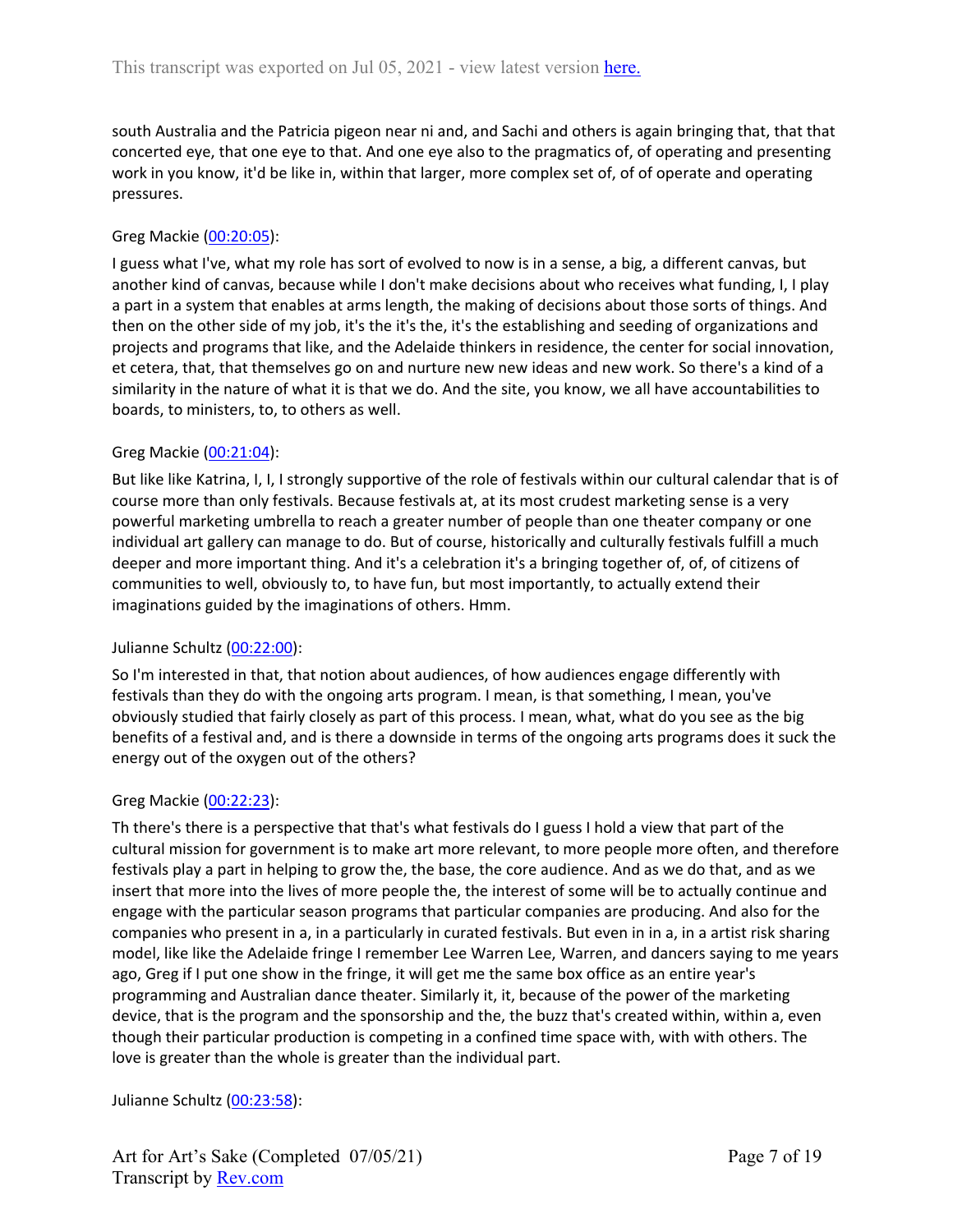So where do their audiences go, you know, for contemporary dance, for instance beyond the fringe, I mean, do they just get their dose of contemporary dance during the fringe and then, you know, wait until another festival,

## Greg Mackie [\(00:24:11](https://www.rev.com/transcript-editor/Edit?token=lF0VPcXZM3uHUs1LJxWoqAGREvQEUG8nQTg1zGaFixVfr-sUcyD2DxEhORZb7Zhs_mKy0iBgprmT8OOD4QfCGUJJXa4&loadFrom=DocumentDeeplink&ts=1451.44)):

Well look and feel free to chime in now the festival and the fringe, because Lee has programmed in, or has been programmed in the main festival, but he has also entrepreneur his company into the fringe sometimes spectacularly successfully, sometimes less so. Yeah,

## Katrina Sedgewick [\(00:24:29\)](https://www.rev.com/transcript-editor/Edit?token=pxJoN8nerOWCMo2iaGDFffTb40mNrlaIj0_z7Z1LF-gKgyhRB2-Z4dxOK4JHSuI7QKRTt2VWBedpFD-opej0E0nrqFw&loadFrom=DocumentDeeplink&ts=1469.74):

Because I, I know companies, you know, who've gone into the fringe after a festival context and just get buried because the fringe is so completely dominated by the kind of, you know, big commercial comedies. It's very difficult to kind of find space. And if you're a kind of medium level company that is more establishment, I think you kind of get lost in there because you're not either the really commercial stuff. And you're not the really unusual indeed into stuff. I think you're seen as a bit sort of frumpy is the wrong word, but do you know what I mean? You're seen as kind of established in the French context and I'm not, it's not word for a holiday company I've surprisingly once had that much success and our ADT did, but that was only 2002. Yeah. And where did the fringe, and that was obviously when the festival had a far, smaller program that year and, you know

Speaker 5 ([00:24:29](https://www.rev.com/transcript-editor/Edit?token=chZ_EL0UMwayd1KYT2jnoNRvKCh1_HWSS97gBZbjoMisBIOqeH0dm6uzqH61OvcL4-bhWksp5fwcFSH9SbyNPqhHd6o&loadFrom=DocumentDeeplink&ts=1469.74)):

# Julianne Schultz ([00:25:17](https://www.rev.com/transcript-editor/Edit?token=hV14iHaULRqw_q5yB15ctjDgUDluoglNGYCjKEpsWqEDSTESQsnuqoYP4rSfahOkXZN9jLJtQsAuOs5BYSIilSS6g3U&loadFrom=DocumentDeeplink&ts=1517.5)):

but you were saying that the, before the, the, the, the, the film festival has turned Adelaide from a soft art house, movie marketing to a much stronger, or has that

## Katrina Sedgewick [\(00:25:27\)](https://www.rev.com/transcript-editor/Edit?token=vFMpedCleMVDyaKzxj7woC7ZmU110ujDn4sY9pQZx-FiODnPPmr7V_bvq-Z4zj3BkbthUDg26CS7YnL3lbBt1iZnloc&loadFrom=DocumentDeeplink&ts=1527.22):

Not happened? We've tried. It's still soft. Yeah. It's better than it was. Yeah. Okay.

## Julianne Schultz ([00:25:31](https://www.rev.com/transcript-editor/Edit?token=HnTrLi4ib6IiwM154S1SDjbl2Wq9R5_QZkOcXT7iRwrVWF6x0Ue1bRbWVJfY4xITDKlnf7eT4iZ7kuTCy6Zfq8Y82y0&loadFrom=DocumentDeeplink&ts=1531.3)):

Okay. And what about in visual arts? I was just thinking

## Katrina Sedgewick [\(00:25:33\)](https://www.rev.com/transcript-editor/Edit?token=36POiryeKxWN29ipbGwu7Na5mePG5HXla834BLIitC1ns1XQ4ynrR9HI9jOMuqf_2LZ3vpyTObhH8eUbX_bQ0MAML0A&loadFrom=DocumentDeeplink&ts=1533.37):

About the, the breadth of the audience that a festival offers or promises to engage with is something that we need to in the visual arts learn from. We were trying really hard to do that. We're trying really hard to open the door to the audience who were still the least likely to walk into it. And that's actually families. We know that that's the case through research, but we know we can also change that we, the petition picture in any show that Greg cited previously is a show where we managed to achieve, for instance, our school audience for the entire year, within the eight weeks of that exhibition, for instance. But we've got a building that doesn't exactly invite families in. You should see it's, it's an absolute comedy to watch people with a push to try and get into that building. But that's not to say that we are not attempting to broaden our audience, every single thing that we do and to create a space that's much more democratic.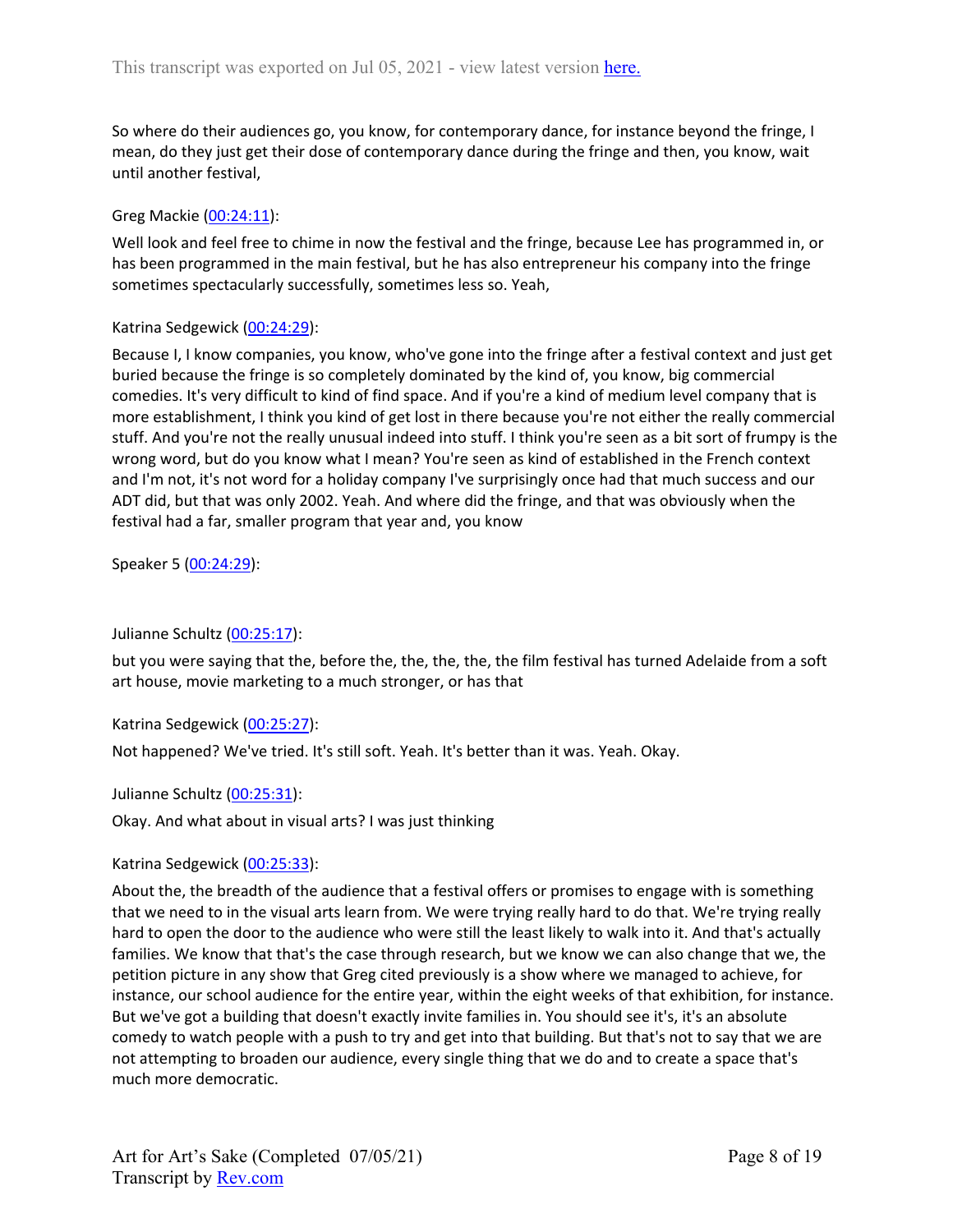## Katrina Sedgewick [\(00:26:25\)](https://www.rev.com/transcript-editor/Edit?token=r4joLhqA2PnJyagNNQ0I_N0J_SNd7t2NFryDmiYJrGUFW_VFLWES7Rgu7_Crj72t5ghev7Vj2QCDwxirtdJQLest3wg&loadFrom=DocumentDeeplink&ts=1585.75):

We're not the first off the mark with that. There are some extraordinary case studies in this country and internationally we're activating collection for every member of the public is their modus operandi, essentially. And that's something we're really passionate about. I love the fact that curators can do their work without being reactive or responsive to an audience. That's the, that's the job for the rest of us, really, to work out how we can engage and sustain our audiences and how we can offer a breadth and depth of programming that develops new parts of our audiences continually not just on, you know, one Sunday, every month, but every single day of the year.

## Julianne Schultz ([00:27:01](https://www.rev.com/transcript-editor/Edit?token=YrPTu-LQzRWKNGeqg6PrcqYb5V1p5LzUklGbb6j1wyUukkc2pxQHTZqDBwe7MUH69hVDszDo9WtKmW1m8Dt3kgth-C8&loadFrom=DocumentDeeplink&ts=1621.8)):

And that's certainly been, I mean, Goma in Brisbane has been a fantastic example of that. I mean, how it's sort of built an audience, a young audience, a family audience, and it's, I mean, it's just transformed that whole partly it's about the physical investment, the investment in the physical infrastructure, but then it's about thinking differently about audience

## Greg Mackie [\(00:27:18](https://www.rev.com/transcript-editor/Edit?token=kOkVeGAzxJ-ky9g_PNW_1RmyAf3DepiMfLh0HHG5DIdLmg1Fb3lCOPKbmUw3rbyqc1Wep_2Gf_M89AWNnFUbJhJ6b4A&loadFrom=DocumentDeeplink&ts=1638.73)):

And just riffing further on Katrina, your comments about that, that experience for established companies, fringe, swamped, festival curated, and, and and, and prominently positioned. I wonder whether a part of the future for a festival as now huge as the Adelaide fringes, and it just continues to grow and the ticket sales continue to grow. And the number of free options continue to grow, whether within the, within the gamut of the whole fringe program, or indeed for silo as well, sound strangling artists festival in in, in August every year whether there's a place for here's the whole package, but then you have you invite you know, 1, 2, 3 or four curators to actually go through and hand pick their choices. And I, Frank Ford, with the cabaret festival, as the chairs, since its inception of the advisory group, he, he does that and it's, you know, he picks his top 10. And so that the it's the editor's choice. It's, it's the trust that some of us will have in the curatorial choices of one individual or another. And that as a way to help what peop people get into what can at times be an overwhelming and impenetrable density of, of, of options that the cornucopia can turn into a sort of a landslide of that. And then

## Katrina Sedgewick [\(00:28:43\)](https://www.rev.com/transcript-editor/Edit?token=5sWPTg0DwYBcYTB6zXvpwgh7jbihUnEYxYTkRsmnYUaIGeobVhA4MwE9izMg4Hfqd9X1KBh4zmlUBcpowrUaGAvA_Ig&loadFrom=DocumentDeeplink&ts=1723.05):

The gaps in between, you know, where it's for us, it's so important that the gallery is a place where people go and spend 20 minutes at lunch and sit in those fantastic, newly covered Ottomans in the elder wing, and just hang out for a while, because in this city of festivals and my nine year old did comment this morning, he did say to me, mum, is there a festival on every day in Adelaide? You can tell when you come, as I said, well, pretty much it's, it is really important that those moments between we sustain our programming, we sustain our engagement.

## Julianne Schultz ([00:29:12](https://www.rev.com/transcript-editor/Edit?token=9upZ4t4W6q0osEMi6Iu4jszQqHFFHt1_QgxYrLIofPlOr1_HNmUfqR9O832j7wqQIv_DPPtpTy2a6zT3AOQa4aLfkY4&loadFrom=DocumentDeeplink&ts=1752.56)):

I do think there's interesting in, in Adelaide, particularly that th that wonderful colonial wing of the gallery, I mean, it does give Adelaide a very particular sense of place. I mean, no other, no other gallery in any other Australian city has got that. You can sort of step off a busy road into that gallery and sort of be immediately connected with sort of the origins of, of, of this place. We've,

Katrina Sedgewick [\(00:29:33\)](https://www.rev.com/transcript-editor/Edit?token=28c6JuJz0ysDdJuvXjN-IPnovSlcZeZPi3z26ua0O2j7p_jO4RH85annpvM7hiW_W7ytRHnqk7v1XoxowpZzAFwPpm0&loadFrom=DocumentDeeplink&ts=1773.32):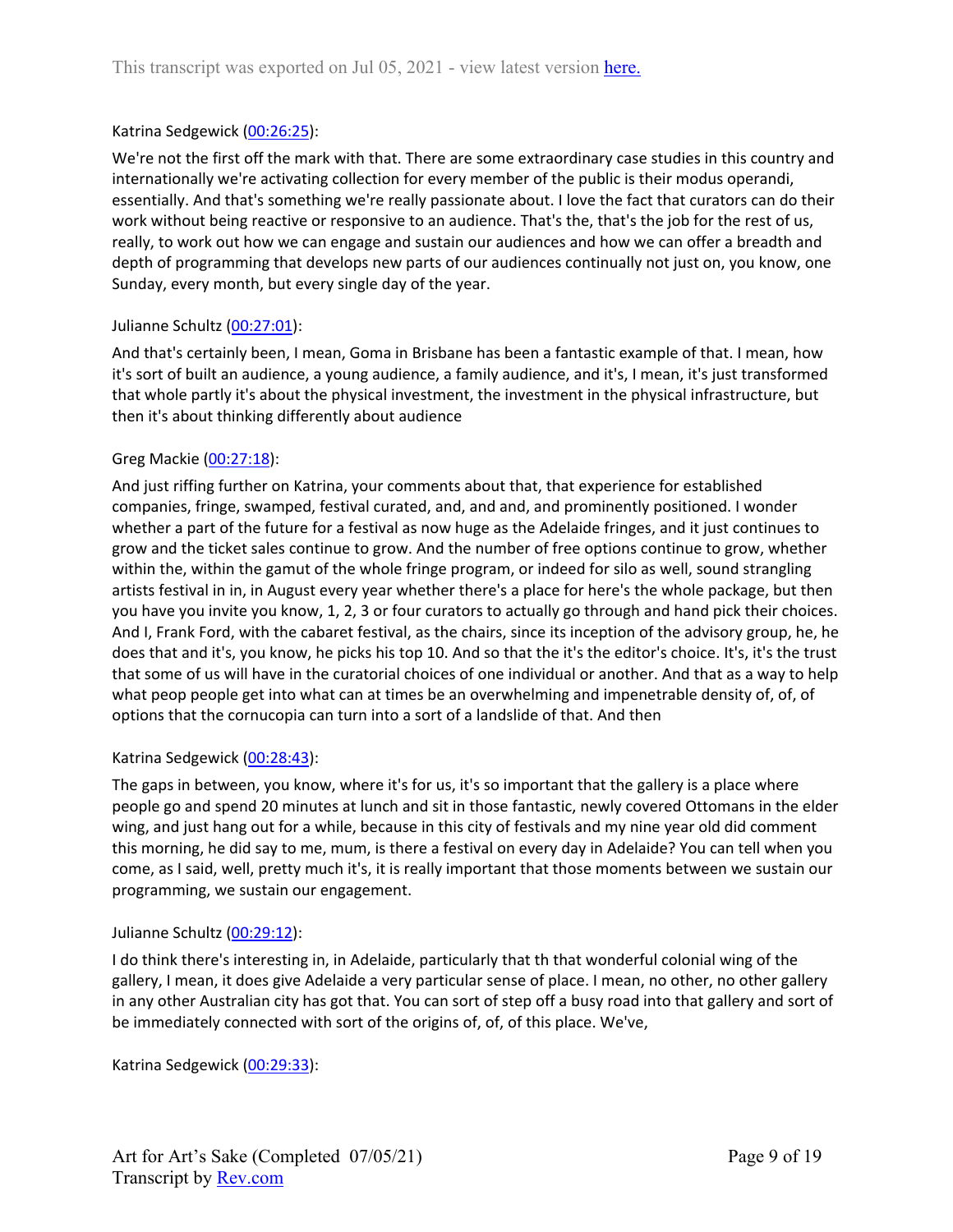We've worked very hard to put that back on the map, because in a sense, our 1996 extension sort of railroaded us to the back of the building. So we've actually tried to people to the front of our building and to the importance of that collection. And I must say it has had extraordinary effect even this morning in the, in the Australian, Christopher Allen is, you know, sticking the knife into the such a show, no surprises there, but at the same time, of course, he's, he's applauding the elder wing. So it's important that, that is there for

## Julianne Schultz ([00:29:58](https://www.rev.com/transcript-editor/Edit?token=P-EDuxzGB26I76WuV2MlW3URHasTPF-TgpjmREMX1TFHCu4mUVBslW1cz9Vjwt2ZJ123Y2PUM6ak4Rhbx3RUgcWs9N4&loadFrom=DocumentDeeplink&ts=1798)):

Everybody all of the time. Yeah. I mean, it's one of the things that strikes me, that's sort of interesting to tease out a bit is whether how much place affects, I mean, the ethos of a place affects the sorts of festivals and the sort of art that's being produced. I mean, I think that for instance, Katrina in the films that you've produced, there's there was something that I've been from outside, but he's essentially south Australian in the stuff that you've been, you've been commissioning and that you've done so well with now, I'm just wondering how the, how the ethos of a place sort of shapes that both that commissioning the curatorial role and the sort of engagement with what you do

## Katrina Sedgewick [\(00:30:30\)](https://www.rev.com/transcript-editor/Edit?token=WbysaW2_WeFQOcrZSUfIZNJBBBDsd7TWpaY3KR-PikXXQRcCQDE2KP4ovI8DI6vz5oPbGlvd5yWSQyvcdMig_q-C1Kk&loadFrom=DocumentDeeplink&ts=1830.39):

Well, I think it totally does absolutely does. And you know, Adelaide is, you know, I mean, we're a small town, we're not a small town, we're a large town, we're a small city and our remoteness and we are very remote in the, in the world means that we have a particular kind of community here who are hungry to, to see stuff, to engage with stuff and festivals. You know, when they, when they began in the sixties, when the Adelaide festival began, it was community initiated because everyone was so hungry and that hunger still exists. And that's why I'd like festival and Adelaide fringe have, have evolved into the kinds of kinds of events they are and why that community has such a huge ownership, because we know the value that these events bring for us, which is a whole lot of stuff we wouldn't otherwise get access to.

## Katrina Sedgewick [\(00:31:19\)](https://www.rev.com/transcript-editor/Edit?token=VgWwEkfbXsVigdOiDQciYPT7i3g8hIkHQiGeQbq6uG_u88oxmIry9s5NxvCl7pmvjksLr593XZS_jabo7e7eZGYXV1A&loadFrom=DocumentDeeplink&ts=1879.14):

And so, so the way our audience engages it's very different to how an audience engages a festival in Melbourne or Sydney, where it's a much bigger circuit stuff all the time, you know and festivals are far more visible, which is why your child would be saying, is it a festival? And every day, it's just as many, if not more happening in Sydney and Melbourne, it's just that they're far less visible and they're kind of hidden amongst the bigness that is everywhere else. So I think it does affect how a community engages with the festival, how open they are to ideas. We find that, you know, our writing nights like 10 canoes, for example we ended up, you know, production got delayed for you. So we ended up presenting 10 canoes as the clouds. One of the closing night events for the Adelaide festival, I think 2006 Adelaide festival bus.

## Katrina Sedgewick [\(00:32:02\)](https://www.rev.com/transcript-editor/Edit?token=FKW5gBIexUYU-jWtTraKB2lx3ecWIJHWt8kwq2MT5xAnqLuFkVqDnN5EPxsNsh9FIbDzI3HMn1aHLd7w3R6TlkQsJK4&loadFrom=DocumentDeeplink&ts=1922.97):

Well, we sold that two sessions standing ovations. We had to hold people down from running, getting it was unbelievably moving, the kind of response that we got. I went later that year, a few months later, it was the opening night of the Sydney film festivals thing. And the film was received so differently. The audience responded so differently. There was a, you know, it's actually a really scary slot to have the opening night of Sydney film festival because it's a cynical audience waiting to be oppressed, whereas in Adelaide, people are going, what's going to happen. Yes. So

Julianne Schultz ([00:32:35](https://www.rev.com/transcript-editor/Edit?token=dhyx7UNvQ_eR-1WJjuu1wOKUWleoLQv2Mgbx_vzTWSuImUFUUfanVjOGERU9Zc-5-HJnuaYjoYZoRa0SfV4MVqwvIBo&loadFrom=DocumentDeeplink&ts=1955.43)):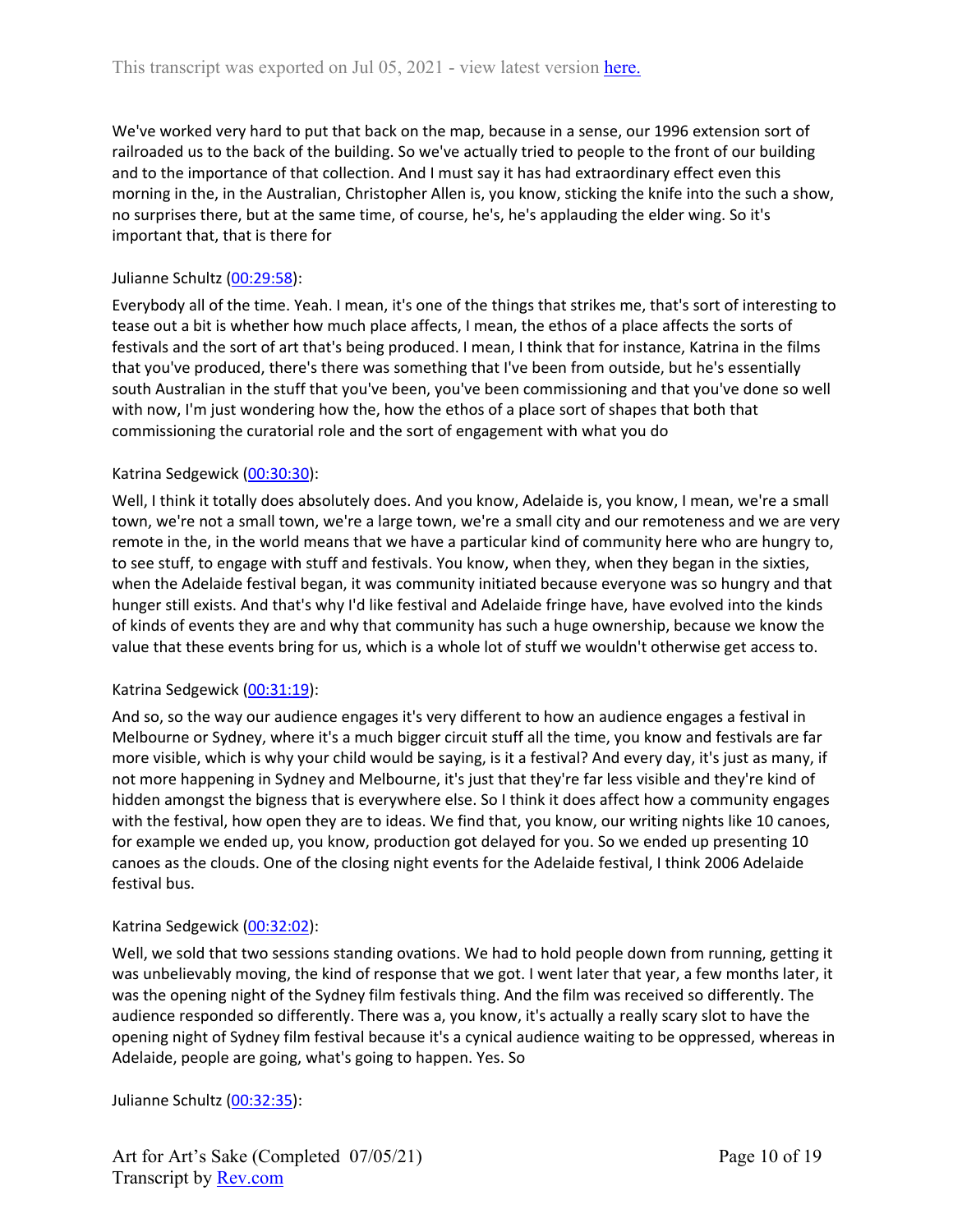Tell us a bit more about that. What the difference was, I'm you to describe what the response was here in Adelaide? What was the response in

## Katrina Sedgewick [\(00:32:40\)](https://www.rev.com/transcript-editor/Edit?token=EsaWpw8Ai5J0CkuVshhZSFsUefTgCuZu49oOOTJLbOxR2-CgBmnhvBIi7Di4V2bW0UA1deXbzDcjqmtOm3jMBcCc6go&loadFrom=DocumentDeeplink&ts=1960.79):

Sydney? It was sitting back, it was waiting to be impressed as opposed to coming in and being interested in open phallus, right. Or certainly less visibly impressed. I mean, it's a wonderful film that how can we hide

## Julianne Schultz ([00:32:52](https://www.rev.com/transcript-editor/Edit?token=SGFQnK78FVZwokiMgkZF6F-hkI_4GLb0NLSwOQyGBJUdCEAiyzl4IupkvMRxIlgLKL93Juj344EXRDYUMzx5MR8_gNc&loadFrom=DocumentDeeplink&ts=1972.17)):

That? And it had a long tail because in Sydney subsequently, you know, it built to an enormous

## Katrina Sedgewick [\(00:32:57\)](https://www.rev.com/transcript-editor/Edit?token=UufeSKYysnTRBSMkCYYZb_rP4x5N-5-Bgy1Mf8pbhS2UiA_nlWYznjv4aKeiuiUxA0K_3vc36wTK6gKSCmV3pZJQTQE&loadFrom=DocumentDeeplink&ts=1977.34):

Look, it's framed very well. And that theatrical distribution went well everywhere. I suppose. It's just that kind of in a festival context, what's the response. And so, you know, it does mean that it's very, it's been very easy in terms of our festival to take risks and to kind of go play this official last program, for example it's, it's been very easy and straightforward to be able to build something like that. And a large part of our audience now is the visual arts buoyance who then we hope to push them to film. But I will say, I mean, I think it is it is a real challenge for Adelaide to, to get the audiences outside then of that festival context. I mean, when we were looking for a new place in the calendar to put the film festival, April and October with two places where we could be in terms of an international film festival circuit, where the gaps were, that made sense for us, you know, to be able to get the visibility and get the titles we wanted to and get the international guests we want, but there was no way we were going to be on an April because no one goes out at night in Adelaide.

## Katrina Sedgewick [\(00:33:50\)](https://www.rev.com/transcript-editor/Edit?token=539M2d2RJzqvD5Sz0p5JLRTPMpZflospwPfHbLKMji92Gd8d7tKiEXDxv8ldtwBgxpv6zzX1qDFuXsLKxv5sMFuBwl8&loadFrom=DocumentDeeplink&ts=2030.65):

You know, we we've all spent our money, you know, and I remember one of the amazing choreographer who got brought over that's in the bathtub. Oh yeah.

## Katrina Sedgewick [\(00:34:05\)](https://www.rev.com/transcript-editor/Edit?token=uXtPfkUABPMTspx_ey-LHS5yglhE7ZbJG98plZvQKBydmaHn32u_6MWZayA5fojilqDVztNzq_ka2Ff0E1RkwQZzbB0&loadFrom=DocumentDeeplink&ts=2045.19):

Anyway, it'll come to me. Let's do it. Right. Graham, do you know believable company, if you go in the LA festival that you kind of saw that straight away? Probably not. Certainly. I think we can, everyone would have gone to the festivals that have packed. As long as the festivals here, they were giving tickets away. They were begging people to go. No one went, it was an absolute disaster for the company who brought them because April, no one goes out. And then how do you deal with that? How is there a whole month, in fact, six weeks after the fringe and festival where it's just culturally dead and, and, and it is, so how do you kind of get over those, those kind of hurdles? And I know it's a real challenge for the, for the companies here who were trying to do ongoing subscription seasons, you know, state theater.

## Katrina Sedgewick [\(00:34:49\)](https://www.rev.com/transcript-editor/Edit?token=x6ZSLBn2WNnqnw8GiQ404Qp-lyn3YAkJfDtmYZ4FmzUHiayzgRxid7vKJZDQlpPvLMYf0TUM9Q8Y1uR6m3mY1vIZxCQ&loadFrom=DocumentDeeplink&ts=2089.66):

It's a real, real challenge. Companies, not the performing arts. So I don't know what it's like for the galleries. I don't think it's as difficult. I don't think we experienced that. Drop-Off but what's really important for us is that we're sustaining our, as I mentioned before that we've got things happening. And I think it's just that, you know, I made that point about family audiences, but for the family audiences that we do have in this certainly growing as I sort of indicated, they still need someone to bring their kids. Like we can capitalize on, in a sense, the non-event nature of a visit to the gallery.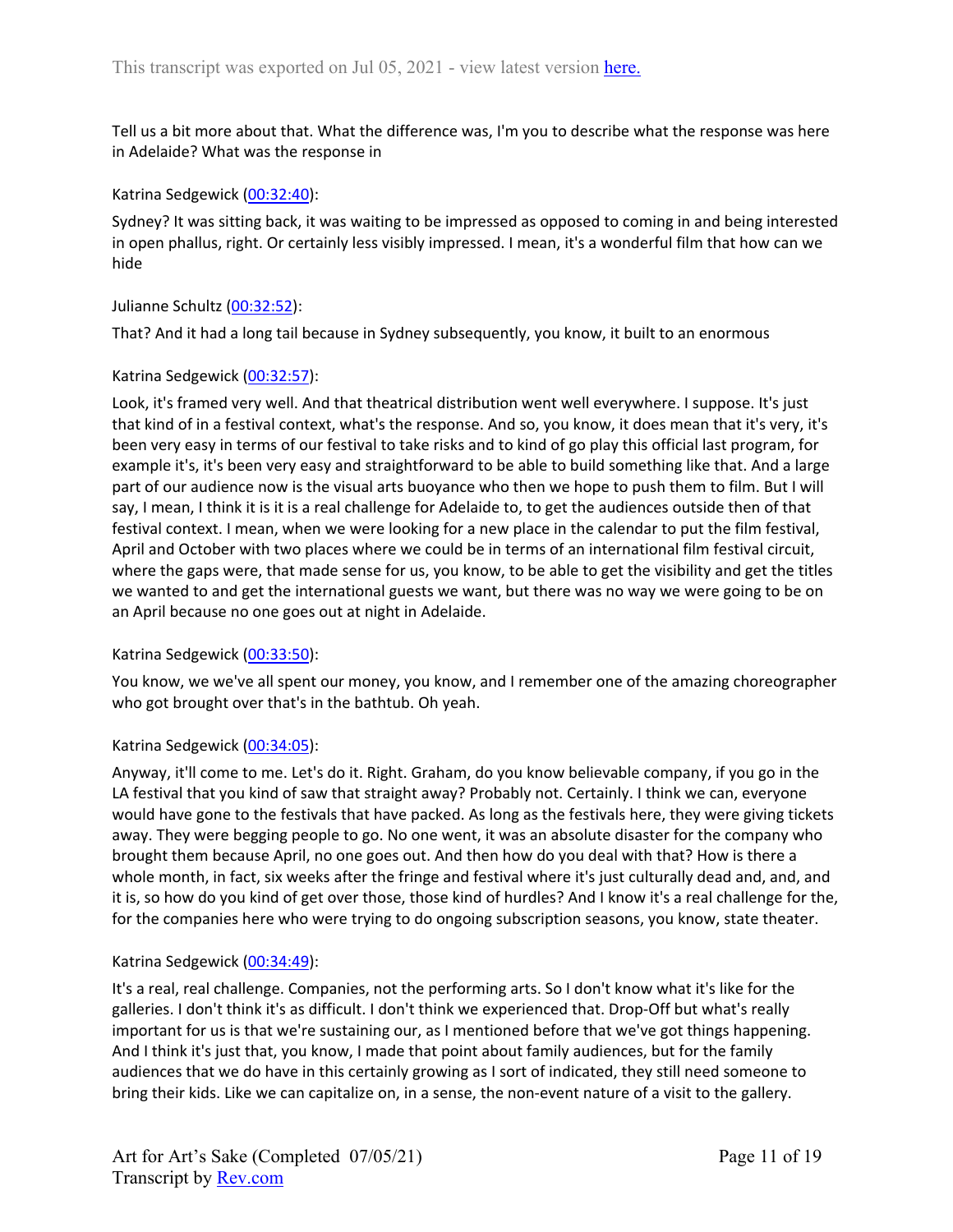There's something that's just very, every day about a visit to the gallery and it's free and it's free. So that's where we have that opportunity to fill that gap, I suppose. Do you look at that, are you looking at

Speaker 5 ([00:35:34](https://www.rev.com/transcript-editor/Edit?token=GIrZQggxaCCrGlLql98OPyEeNwTPMqatzfbl2ZWPJTumTt2Q-kkd2lsUNNiiK11Eu3zybWKi-CTXxTC2fuTPmfYRaJY&loadFrom=DocumentDeeplink&ts=2134.12)): That shadow after the value

Katrina Sedgewick [\(00:35:38\)](https://www.rev.com/transcript-editor/Edit?token=MDEho0LOoaHoGKnjGCOeO8nN720cADHdDK5Sp3Y_74PgXIxZSgW_CQm4laX9K4CrrwJJK3YQMNBCcbf08F2rCGKYmFs&loadFrom=DocumentDeeplink&ts=2138.04): Of the free arts at that point? Yeah, absolutely.

## Greg Mackie [\(00:35:43](https://www.rev.com/transcript-editor/Edit?token=80Uo-nCcEzHOLm7j5IFJ8SX6tTxFDyGRkgHUE22NeMXgQ5F8Ua-ZrsQglUVrQbcZPR3LLInI5pzhSExc3dFmgCKxH5U&loadFrom=DocumentDeeplink&ts=2143.16)):

And we're blessed in Adelaide, but I mean, there is a lot of options. There are a lot of options that are free. And particularly if you look more broadly at culture with a smaller C because there's the theater companies and the dance companies and the, the commercial galleries are not the only games in town. There's lots of other ways to recover from the orgy of, of indulgence that is the festival season. And of course the other aspect is to look at other points in the calendar where we can evolve new clusters of activity. I mean, I think most of us who are festival or fringe or film festival audiences bemoan the car race, the Clipsal 500 being, you know, thrusting on top of us because we were there first, we started the festival in 1960, the fringe of 1960.

## Greg Mackie [\(00:36:39](https://www.rev.com/transcript-editor/Edit?token=dsMEp8wKUBSghcDszJVqynld5C4wWgus1hibBijy-zZi0i0rf0v98MraV8LaKGP95O4di1CwE5Lt86KnDBruFzVsACw&loadFrom=DocumentDeeplink&ts=2199.62)):

So the clips and water fist comes in and, and muscles in, and it has an act of parliament that gives the motor sport, the motor sport act, which gives them complete control over absolutely everything. It's like, it's not the Commonwealth that the, at the, at airports that's Commonwealth land and they can do what the hell they like, and they can run rough shot over, over everything. I'm not, I'm not, poo-pooing the the right of petrol heads to enjoy the VA. And I'm sure that there is a small, I'm sure it's only a small crossover of people who are interested in both

## Julianne Schultz ([00:37:11](https://www.rev.com/transcript-editor/Edit?token=BfzQb9KOeLVk2r7RtHvQ47DJD2UTX_OG1-bHm-jSY_RVTGTpctu79Pr3fJ-VAHbdVtYKcdjVYprujcw8RUt0M_q3-Js&loadFrom=DocumentDeeplink&ts=2231.81)):

Probably in the design community and people who are interested in the designing of those vehicles and then driving off, but it is a complete

## Greg Mackie [\(00:37:18](https://www.rev.com/transcript-editor/Edit?token=rS36UbENyb_zClUAMVuFZXIsDNS9JdqsjmxBHuQOlkkuGAYkfs4Tgk5Oj-0ORtgvfJ5knU_6piz6FJZIW7T3GlTYXpQ&loadFrom=DocumentDeeplink&ts=2238.38)):

Pain. Is it not Katrina too? You know, there's a struggle for infrastructure. I mean, every time you set up an event in a car, in a park, you've got fencing, you've got toilets, et cetera, et cetera. And there's only so much of that in south Australia. And we ended up importing a, in that season stuff from interstate the car rice is something that in 2015, when the V8 sort of bidding for positioning in the calendar comes up next. I'm really hoping that south Australia will outbid Sydney for the November slot the car, the last race in the season, which is what we had with formula one. And which is why formula one was the great success in November and the festival and the fringe continued to be its success in in, in autumn. So we can, we can look at spring.

## Greg Mackie [\(00:38:06](https://www.rev.com/transcript-editor/Edit?token=MWVcJBNGYrYZnnld-a-Q8k063FKlOcQzZRuDeLWR1QCi6oqfiaudXkKjBBytI5In_cObzrjSiLydT-jcww_K7qFMj7M&loadFrom=DocumentDeeplink&ts=2286.92)):

In fact Katrina's board and Katrina have made the decision to shift from 2013 onwards, the Adelaide film festival to spring. We have, as those of you, who've been attending festivals of ideas every other year for a long time. We've moved from winter to spring. And there are, I'm going to, of course there's as Asia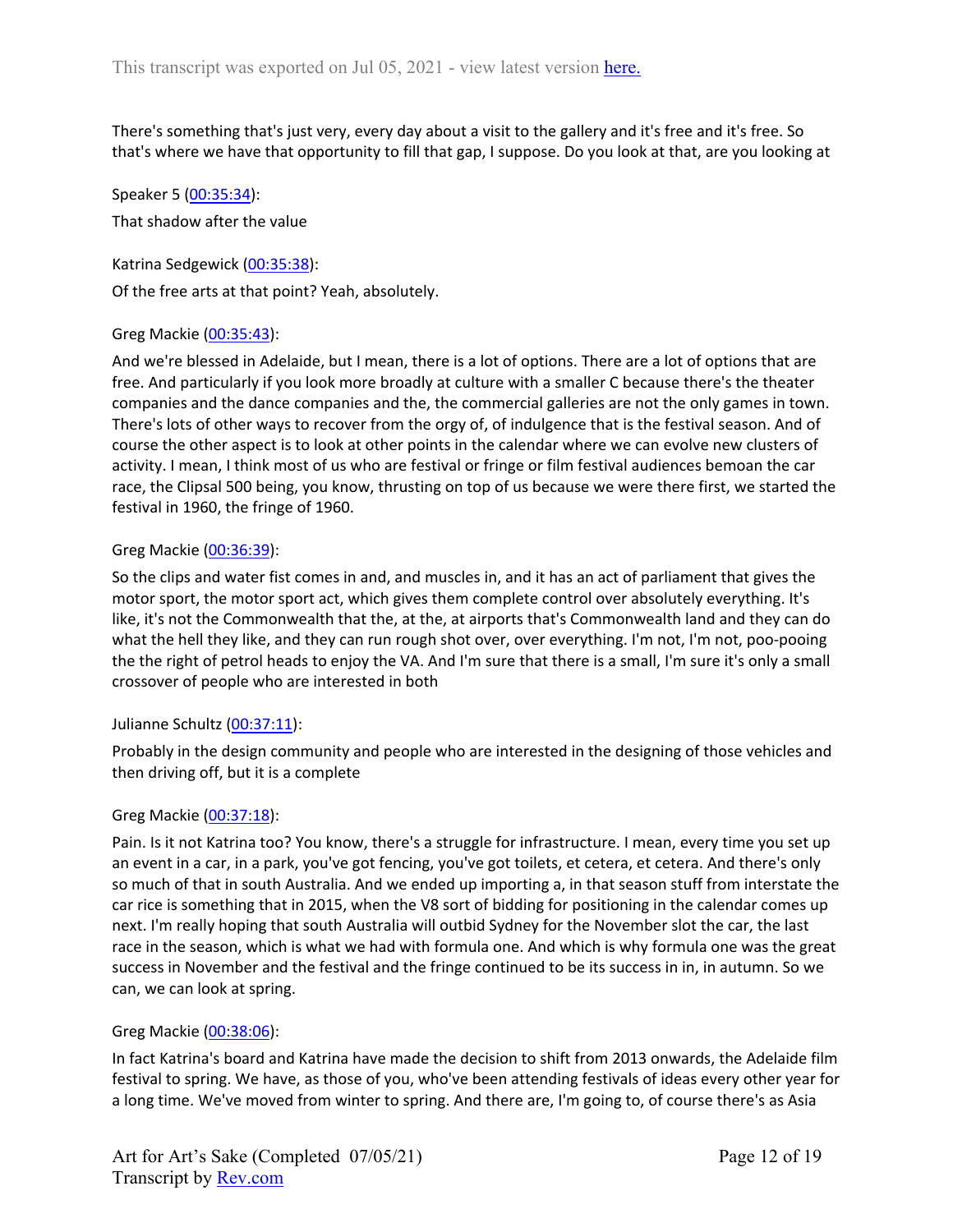festival, which has growing its audience every year, so that there's ways to spread the, and still grow the love. But you're absolutely right. Katrina. There is that shadow after the from the last week of March to may, that it's that is quite quite hard for for audiences to recover.

## Julianne Schultz ([00:38:53](https://www.rev.com/transcript-editor/Edit?token=vHmgSYlcCCM6Zw-mODWF6MQrFV4xsUwcH58YKCwT9eMe0JOf_gk8MNnD1xP-nE_5ZZq_ZLfdkLzoQP4RuYczpMRWcqI&loadFrom=DocumentDeeplink&ts=2333.09)):

I'm interested, Greg, in teasing that out a little bit more in relation to the sort of government effectively government investment in art for its own sake, as opposed to art, which draws audiences for commercial and other reasons. I mean, I think for instance, the Melbourne festival, for instance, you know, has been instrumental in turning Melbourne from a dead tourist destination in the winter, apart from the football to a place where people actually go to Melbourne in the winter, which is sort of like not the natural fit that you would think of, that you would actually go to Melbourne in the winter. Similarly, I mean, Sydney's has capitalized on Sydney being a place you go to in the summer with the January festival, which is otherwise a period when that sort of high-end sort of art stuff wouldn't be, be around. So I'm interested in the sort of south Australia's had a long and rich government led investment strategy in terms of developing these stuff. So the teasing out of the difference between the art for its own sake and art, which has an instrumental value, which has a commercial value out, which produces tourism and

## Greg Mackie [\(00:39:51](https://www.rev.com/transcript-editor/Edit?token=RFE01DBoaUexCabQDV4ChppUPxhAeaGDYzZFtQNua_VxqxsSJD3qPHVUqRIUZ57n0vglifCHV29DyYiI3Ijs7AF2iwY&loadFrom=DocumentDeeplink&ts=2391.33)):

So on. And the bottom line, the two or the three are absolutely not mutually exclusive and all absolutely essential. No question about that. If I look over the last, last decade, which I guess is the period in which I've had access to more information we've of course, would I, would, I love there to be an extra 10 or 20 million in the arts budget you betcha. But we compete with every other part of public good making that governments do. Funding has grown the number of festivals and festival platforms has grown with that growth has come opportunities for the creation co commissioning and presenting new work by the home companies. That's the other side of the equation, the funding for the making of art in south Australia, albeit, as I said before we should was growing at a faster rate, has grown every year.

## Greg Mackie [\(00:40:57](https://www.rev.com/transcript-editor/Edit?token=M0Yfl37CsZF4QSi7Fdl7x7uDg1voG7bZf1YAcQZ4dIy1nSc1AZ4aVxmet8hjy8hdXvief7mD1LRW85_2FDnTC0auB8U&loadFrom=DocumentDeeplink&ts=2457.06)):

So in 90, in 2004 four, when I started at arts, I say the annual arts budget was 78 million. That's 130 million now. But I, I don't want to Guild the Lily if you actually take that back and you break it down by the amount of, of, of activity programs, projects, institutions that that we, we enjoy here in Adelaide and south Australia, it, it gets spread thinly. We, I think we are probably actually the most resourceful arts sector in Australia as a consequence of that tension between access to financial resources and government and state government is not the only game in town. And there is, of course the Australia council, there's a role for local government, a role that local government, I think by and large is yet to step up to the plate fully for, I mean, in the local government act local government has charged by the, by the respective state governments with advancing the well-being of its communities. And I don't think there's probably anyone in this room who would argue that arts and culture are not integral to wellbeing.

# Julianne Schultz ([00:42:12](https://www.rev.com/transcript-editor/Edit?token=NTXFpkfi4wNpQhm7QV6_iARkSeQuA7KQGPu_th0uiU5ngLEi45aoQ0mT7HE31DlKbqSJOXXGAmbgyxs04iH4IRAkZ_o&loadFrom=DocumentDeeplink&ts=2532.17)):

So in south Australia does for those wellbeing type areas of about SCADA. I mean, does funding come from that from departments like education and transport and, and other areas where there is a, you know, the instrumental value of, of supporting the arts and culture, or is it something which is final just through the Premier's department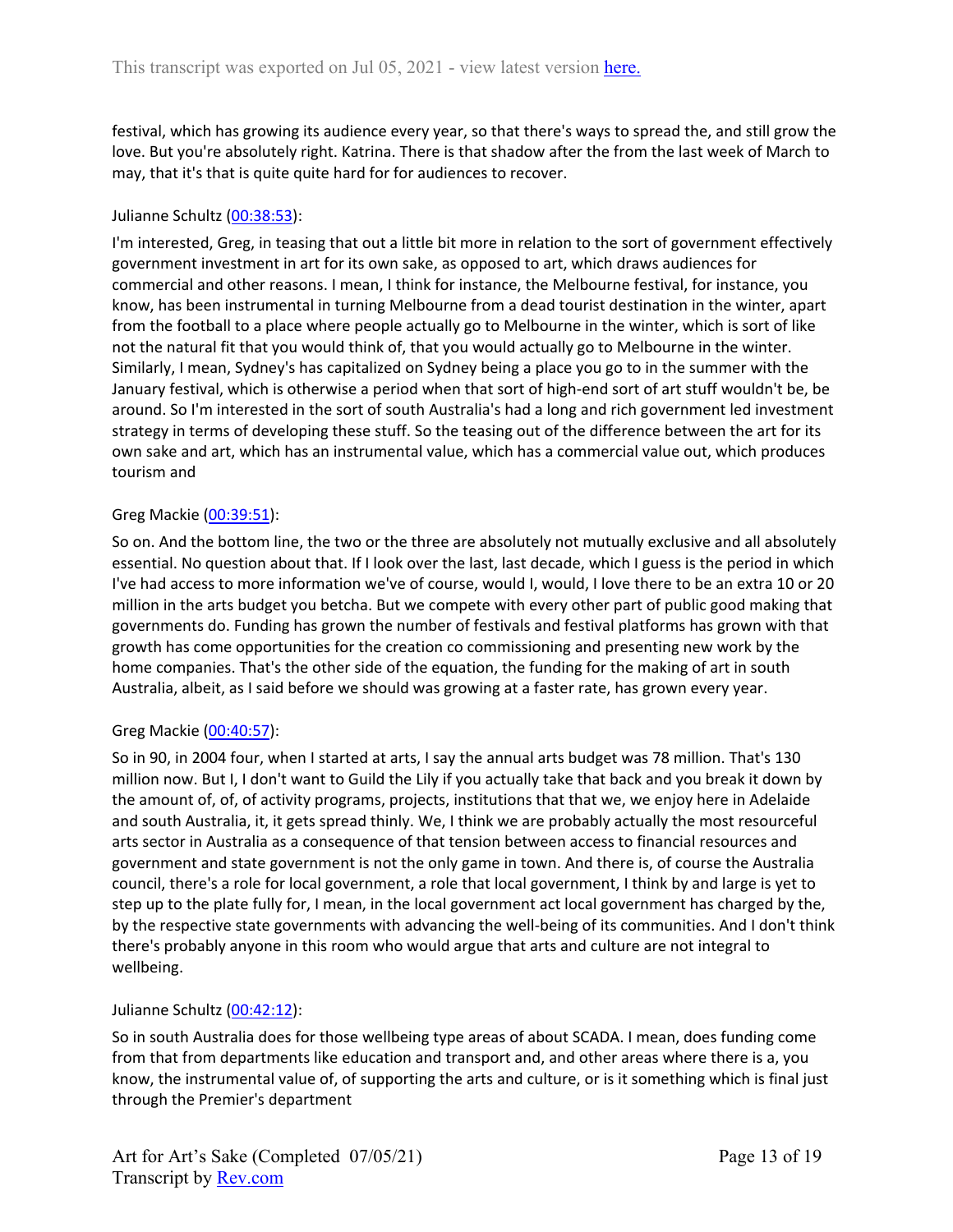## Greg Mackie [\(00:42:34](https://www.rev.com/transcript-editor/Edit?token=h8lq1Cj3e0vV2Tyy3HGsMo6Plktk7TgUDmLVeR_D2TZW42g1tQB4Qwcq4Izv4lHmEthPaTeYrk463-jkEcDbd1YsKSI&loadFrom=DocumentDeeplink&ts=2554.12)):

Premise? Department's certainly not the only source it's, it's probably singularly the most significant source, but every major company, every festival, which has a company behind it are out there spruiking to other government agencies, both departments and the sort of [inaudible] acquaint goes that that government's partly fund for sponsorship. And so for example, with WOMADelaide zero waste is say, or the fringes world zero waste is say as a sponsor. They, they dip into their pockets and, and roll out cash in return for responsible consumer behavior influencing, et cetera, et cetera.

## Katrina Sedgewick [\(00:43:16\)](https://www.rev.com/transcript-editor/Edit?token=iho54VXPiqLkJSmtKOyIPj2z8Fsi_tiDIEnQLsdalfBIZ7s4Qm-fWx9yZq5W-vymP0tVkymhz5jPJjctNMijScJBlW8&loadFrom=DocumentDeeplink&ts=2596.66):

Example of course has come out, which is, which is just such a brilliant model. I thought it was a festival for gay children when I arrived. It's a sign of just how progressive this state [inaudible]. but that kinda is a fantastic model because it is jointly founded. I think it's like two thirds arts and one third education and department of education it's unique. And what it means is that the, the programming that is going in the kind of arts money that's paying for the programming is completely supported by the department of education. So everything has really strong links into syllabus and curriculum, which is what the art gallery does for all of you are the last where the last state standing with regard to department support in the building, we have, it's a conjured officer who works in the building, did exist in other states, but no longer exists.

## Katrina Sedgewick [\(00:44:14\)](https://www.rev.com/transcript-editor/Edit?token=0S5UdiJNJrZkej6FQatFiMNGg8Zq7V2ezsgRvAfWs6nsu967I-sverY93-m_z2zVzjseVnuWCb_d0NUPTBX7GP4bOZc&loadFrom=DocumentDeeplink&ts=2654.41):

So we're the last state standing. We need more than one, but it's fabulous that we have that capacity for one in the, in the building who speaks directly to our school audiences and is an educator by and large, not compromised by the other public program agendas of the gallery. So it's so important because you can, you can make this work, you know, present this work, but teachers do not have time to research and develop the materials in order for their kids to properly engage with it sounds format, right? One teachers together, they're nodding. I mean, I just do not have the time and you need to be given a package so that you can take your kids in and go, okay, why don't you think about this? What do you think about that? Then you need expertise to be asking the right questions to really stimulate a child.

## Katrina Sedgewick [\(00:45:00\)](https://www.rev.com/transcript-editor/Edit?token=lXNH_90bRgdTet0wd7v797xZHHyDkuAzekpzbBAXWTzk_2dHVNzfJktJUAD3Sk0f6snNKyx-H4i8kgCpU84GkkhKuTk&loadFrom=DocumentDeeplink&ts=2700.51):

I mean, the, the fifty-nine show at which, which we took our kids to. It was so fantastic. And the end of that, I don't know how many people went, but that room at the end, where you got to play with the ideas that you've been exploring in the show as a child, make your own things that kind of tactile. I mean, that stuff in terms of audience development and audience engagement and getting through the shadow and engaging with the festival and going to the blockbusters and thinking I'll spend Sunday at the art gallery are all about that kid's education stuff. And at the 2020 summit, you remember that was the strongest thing, Canada, the arts section of, of conversation was absolutely arts and education together. And we do have that model here very successfully with come out very successfully with the big institutions. It doesn't need more, but there's so such room for growth.

## Katrina Sedgewick [\(00:45:47\)](https://www.rev.com/transcript-editor/Edit?token=ZWt_Ic9rvpnVRtvXviiwJTzNzSz9f9Ipj-hj6mWLlikuPzKAW0khZwiyGCZfSeMUhvWQZzzTT5BtS2WpyjusHWQPd2M&loadFrom=DocumentDeeplink&ts=2747.6):

You know, we have this massive collection, a very small percentage of it. You can see and interact with on a daily basis. We need opportunities to engage you further with that collection through an education lens. And education's the wrongs of education sounds so didactic and Victorian. I mean, it's really transformation. It's really this idea of an art lay, the learning experience. That's for all of us, it's lifelong. And we have the opportunity, I think, I mean, I'm very new to this place, but the size of this place means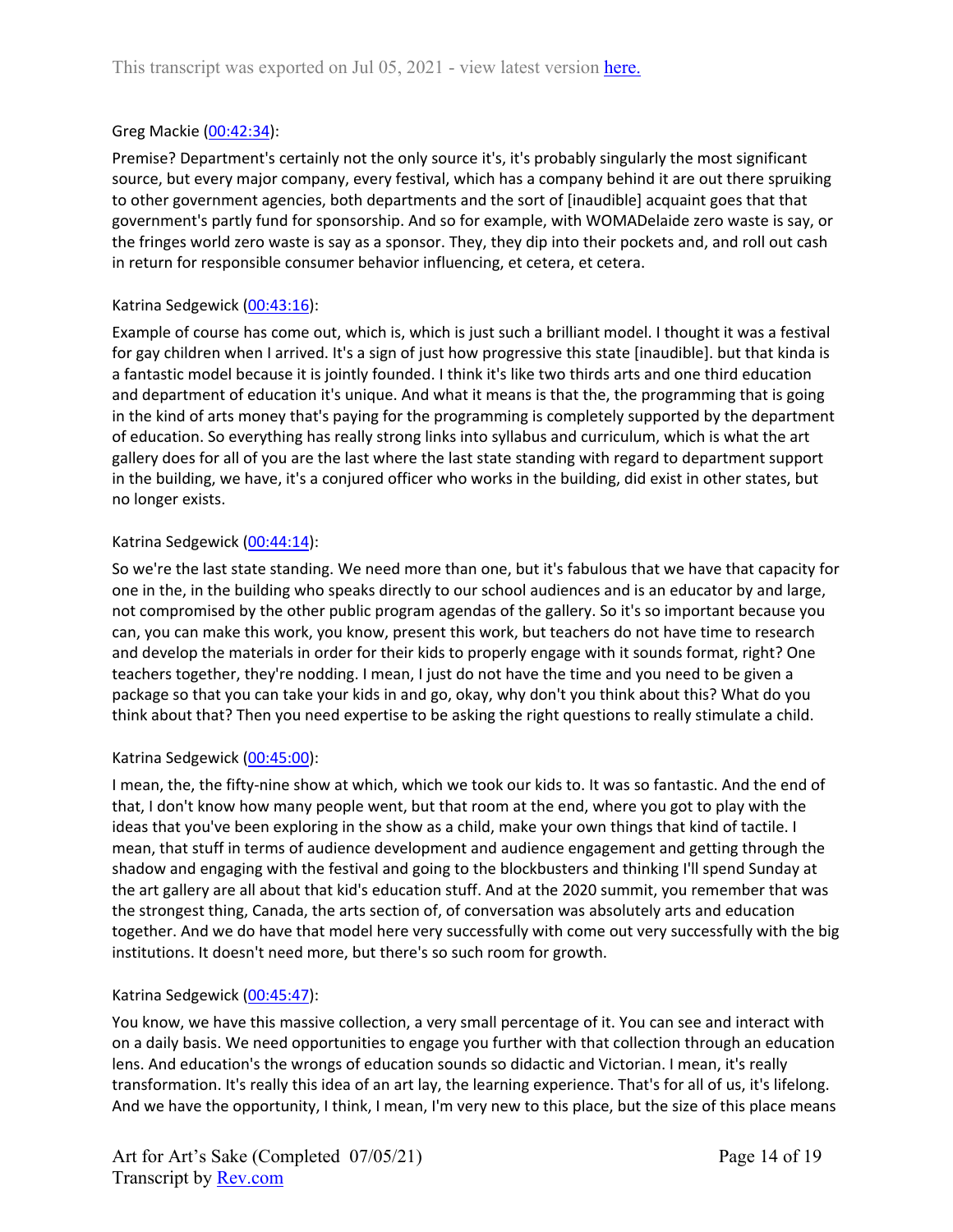that we can talk to each other in ways that I wouldn't have dreamt of in my previous job. And I worked for the department of education in new south Wales for 10 years as a consultant, but I never really had the opportunity to get face to face with the sorts of people that we can talk to now in this state. So we do have that opportunity to make some really, to make some real innovations. I think,

## Julianne Schultz ([00:46:36](https://www.rev.com/transcript-editor/Edit?token=fZOPjr8cRrUDiq1bqzWpltQREkMB5MhZ4lyBilq0qUniA0G_A7-_gLqaILV7rtw-tEo0Jv7YYCZYfEYJxpSYszBFOcA&loadFrom=DocumentDeeplink&ts=2796.44)):

I mean, it is interesting, I, in the, in the frame of the sort of national cultural policy discussion as well, but that education, I mean, not only through putting arts into the national curriculum, but, but the way that the technology has enabled people to be creators and participants, as well as consumers, you know, and that, so that education role becomes so much more important in a lifelong sort of process.

## Katrina Sedgewick [\(00:46:57\)](https://www.rev.com/transcript-editor/Edit?token=cS06mO0ePNKtnugbZ37dPXQ4wIbtOHycDofksFrzCVZiaVgXu0wxyCrqqXBhdylBl-X8Re8Y9fvbm2XuO5Qj-Y3FMTk&loadFrom=DocumentDeeplink&ts=2817.59):

But, but you know, the, the downs, the flip side of all of it is I was on the children's television foundation for awhile. And, you know, I think the average age of teachers is 43, maybe a little bit older, 46, 46, and they do not have the skills to actually engage with the stuff that's available digitally. So what we actually need to is a complete retraining of our teaching force, because it's fine. If you're under 35 or even probably under 30, you can really engage with all those kinds of amazing resources, but you can't when older, you do not have those skills, that that idea of succession planning is actually what we also need that idea of bringing up that the next generation, it's not just an education. Like it's one of the fascinating pitfalls in the arts in fact, and something where, you know, many visual arts organizations and now trying to combat all of the old guys are dropping off. You will, you'll be reading the paper, you'll know that they're all out the door any moment. So we're going to see a really interesting shift for my generation and below in the next below is not the right word.

Katrina Sedgewick [\(00:48:04\)](https://www.rev.com/transcript-editor/Edit?token=FDYZAe5ghMWfj2CWXU3NATsLUBwNLtUyjWdDcQ0rMqmgJt5gyCprLwEHhhQRy5ZHfyyVZ7a85TSVBhubeLHAoHlBMDw&loadFrom=DocumentDeeplink&ts=2884.9):

That's right. In, in the next five years

## Julianne Schultz ([00:48:09](https://www.rev.com/transcript-editor/Edit?token=iHygxHisq77r0_THp2R1u-X5P83x8UItPmlAXOyEg0gSh9TNpRcsCqnS1hevYpc5Tp--T11CN7d3Xwt6mzicwvwRQdE&loadFrom=DocumentDeeplink&ts=2889.1)):

Now, I'd like to draw you into this conversation as well, if people would like to ask questions. I don't think we've really got space for comments, but we've got time for questions. So if there's a microphone at the back, so I need to ask you to go and stand and work your ways to the, to the microphone because this is all being recorded.

## Audience member [\(00:48:26\)](https://www.rev.com/transcript-editor/Edit?token=cWIsHQVuJwYEWi5__6pqv_bCVJUH61t7HpIqPlDXXjZrK7ng4nc0hugw5Mrsr684UwDvYLqbBX0tDYXANdhP6wj0-XE&loadFrom=DocumentDeeplink&ts=2906.22):

My questions about physical space for the arts. And I wonder if the panel have considered using this beautiful space between here and the festival theater and asking the governor politely to move as in Sydney to another residence. I mean, I'm really serious about this because there's talk about the new precinct of north terrace and the festival theater and what a wonderful north terrace we would have if that space were opened. And whenever I walked past it, I think, oh, this is, this is art. You know, this is space like Goma imagine if you had the governor's residence there where the library is or something in Brisbane. And I know in Sydney, they've done this. So panel, is it being considered?

## Greg Mackie [\(00:49:11](https://www.rev.com/transcript-editor/Edit?token=if7sMPgMS6MJda17hFEwvkRQgrBmTDqXqlZ9k3cNBF0f8Nf3u1klMOKmEzIuWUFcrE2MT_MbMAJr4lHlT8DDHKIOoBM&loadFrom=DocumentDeeplink&ts=2951.91)):

It's a, it's a wonderful idea. I ran that past the premiere in February, 2004.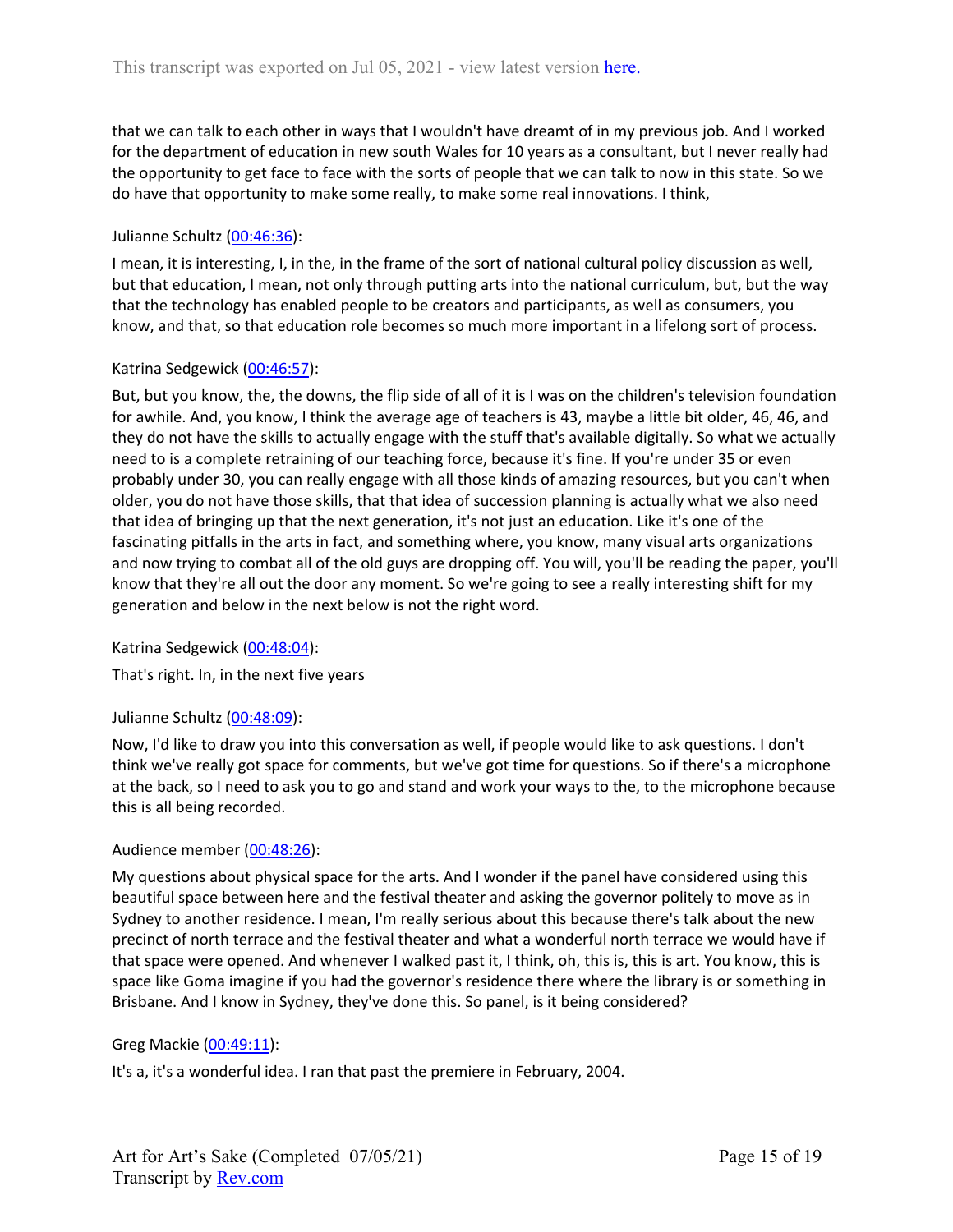# Julianne Schultz ([00:49:20](https://www.rev.com/transcript-editor/Edit?token=rbwFktOBz9Jn8LTDQciKv6aI1ujYDX1j61JBtGnWZSHzc1KLPMDiyaFOuZuOq5-4zJcXA2uGT4Q6b8nhT_ZbEAoqsXI&loadFrom=DocumentDeeplink&ts=2960.22)):

It might be an idea whose time and

## Greg Mackie [\(00:49:22](https://www.rev.com/transcript-editor/Edit?token=nVni7bxtVqRYU2lsoF8g2acX37V9NVvkaiCMBeRPYrh0-HRJZHSPLLTAy1qvdLgsILmnGAY1-P4uWd5O9zBUJ1bGhRo&loadFrom=DocumentDeeplink&ts=2962.25)):

All ideas to finally find a moment. And the response from not only from, from Mike, Ron, but from others, was Greg, have you had a look at the activity calendar of government house because it's incredibly busy. I said, okay, well, I don't want that. Just give me the salad garden at the back. And Ron Redford, who was in the director of the art gallery, had a fabulous concept for putting a museum of Australasian art on the parade ground. And that is an idea whose time will just probably have to wait until the last world war two veteran has shoveled because, because Mike said, Greg, you need to appreciate that parade ground is hallowed ground for servicemen, and we have to understand and respect that aspect of our culture as well. Government house itself. Would it make a lovely home for our Australian colonial collection?

## Greg Mackie [\(00:50:16](https://www.rev.com/transcript-editor/Edit?token=KHVppkdpnOTQLJiVDWwIAn1RvWe-sjdEFb6q8nOwQL3BDFYK5yz3b0YwovE9o_moISQ9Gr4V29edwkQ_80SW4NY71g0&loadFrom=DocumentDeeplink&ts=3016.95)):

Yes. Does it already have a wonderful home? Yes. but it's a very fair question that there's I think over the course of the next well, the next six months, we're undertaking a master plan for what it's called the cultural campus, which is this bit here, but it's intended, this is the integrative design commissions work. It's intended to also link up the master plans and identified the gaps in master planning for the entire precinct from Hackney road down to port road. And we've got a number of amazing opportunities there, but we have to also measure and balance that in time and budget capacity, there's probably 50 years of, of refinement expansion, new opportunities for our cultural collections, new opportunities for our performing arts spaces. The river bank of course, is, is, is subject of quite a bit of focus at the moment as in the bit between the festival center and the Morford street bridge.

## Julianne Schultz ([00:51:19](https://www.rev.com/transcript-editor/Edit?token=2vEVP6BthI7468PLHsX4aRnQoN6GFLThs2w1kBZJtlBifvrKmlf1zmBxc8YzVWBGekfL-2os7REdLToGKk1_2b9Da6c&loadFrom=DocumentDeeplink&ts=3079.96)):

But it is wonderful. Listen, when you can get that life and activity in a precinct, it's got, it gives it another dynamic with people,

## Katrina Sedgewick [\(00:51:25\)](https://www.rev.com/transcript-editor/Edit?token=YbfZ3whi_z6zWm0K57ow3eOF5M5HUPvlh01iM-Ccpg6ujQfENKdJFCVUUMUu7JWWcSoS20BAoc0V7H4zEYEU9_13qbE&loadFrom=DocumentDeeplink&ts=3085.9):

People come in and we have it already. It's absolutely unique to have everybody lined up on this extraordinary Boulevard together. We just have to remember that. And we have to, I'm not saying that we should settle for what we have at all love the idea of expansion. Of course, we need a new building at least one, but I think embracing what we have in, along here and not losing that is also key.

## Greg Mackie [\(00:51:48](https://www.rev.com/transcript-editor/Edit?token=CQvkDAeaFOCbZA_7CCo2Duvsy8GM4x2iVGfz45HbDRFqR78JmyN4kFb5WTdVVp6bPaNyDIukxpZMk9V5BUTSf3pK_n4&loadFrom=DocumentDeeplink&ts=3108.16)):

And let's not forget the the opportunity post 2016 when the Royal Adelaide hospital moves to its new campus that the hospital, the existing Eastern campus presents, it's probably itself a 10 year project from there to the, you know, 2026 in terms of what we, what we let go of what we preserve and what we adapt in that process,

## Katrina Sedgewick [\(00:52:16\)](https://www.rev.com/transcript-editor/Edit?token=Mt3aPp21ciuhQBANdYNzqrvNtQJKp3ff5a-0dHiVmn2UA-QBzbnSiyhS-vP7dnFMBFy6lBtx5oQCgq7sBL0ThMS13v0&loadFrom=DocumentDeeplink&ts=3136.57):

I've got to say, I mean, I just spent a couple of days in Melbourne and I love that Federation square. It's so fantastic. And it was just, this kind of took autocratic leadership over there, you know, to get it through because people hated it, absolutely hated it. And, you know, there was lots of things I really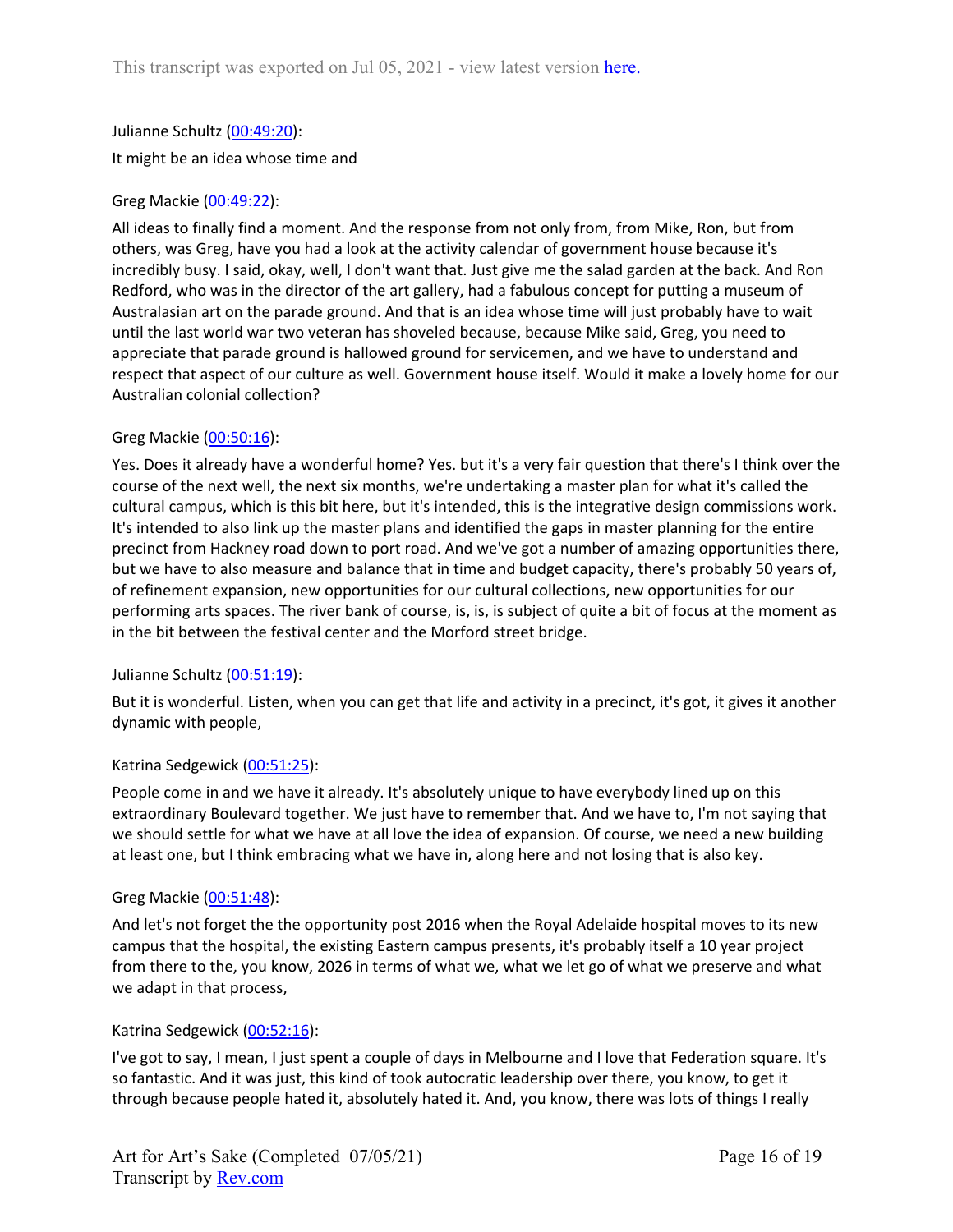didn't like about Kenneth, but he, he was a bully on cultural policy and a bully on things like liquor licensing and urban planning in terms of that city. And you look at Melbourne and I just, you know, we've got to really wake up to ourselves and stop being so conservative and being happy with it, like it is, and actually push ourselves and make some bold decisions. And it might just require some forcefulness to get across the kind of smug, settled,

Julianne Schultz ([00:53:03](https://www.rev.com/transcript-editor/Edit?token=7E9k0Gkh6ZLdl0QoOP9rZzywh1Q59JEeHURkAua4kTiykU1TGbh6R0zcxzmokaaeRvlrTJ-8eWgi_jXy3bfYVB9H4Es&loadFrom=DocumentDeeplink&ts=3183.93)):

A big vision, what it is it

#### Katrina Sedgewick [\(00:53:05\)](https://www.rev.com/transcript-editor/Edit?token=Ns-E5MZdGBbMVqvxTIddQsJcGmOxOrlk3GYw75N0gH1P8Po_xNngktjKXyBTZlrXI7VvfKXrWgt46ieUi_XaIfs_AE0&loadFrom=DocumentDeeplink&ts=3185.77):

Is, and it pays off, you can change things and you can make things vibrant all the around, which Melbourne is vibrant in winter, partly because there's all those fantastic bars and restaurants and people live there. And it just buzzy, you know, we've certainly got destination events. We need destination architecture too. That's for sure. Next question. My art supporting friends and I very concerned about the impact of the Adelaide oval redevelopment on our access to arts events and the wonderful arts precinct here. We don't have the transport infrastructure that Melbourne has, unfortunately. So how are we going to actually get to these wonderful events and centers? Is your concern with car parking or, well, yeah, it's just that if you have that massive people coming to footy events regularly, how do you really get in effectively?

#### Greg Mackie [\(00:54:06](https://www.rev.com/transcript-editor/Edit?token=o_lVx9Jp7TGD2Xh4IrKs7a2LrR9MgUlo_JuG7xmpeORcCVqntBP43-xgl9LI3W6szwCAAZHhkjJLn_vGQpOARj4ENAE&loadFrom=DocumentDeeplink&ts=3246.14)):

I th I th I can promise you that there's been a lot of traffic modeling there's been a lot of public transport modeling done, and it all will work. And, and in terms of city parking, we actually have the highest per capita parking of any city in the world. There is something like 60,000 parking bays, not in people's backyards, not people's private, residential parking, but we have and there's, I believe about another 5,000 that have been approved, but as yet to be constructed, we're not going to be sure of parking capacity. And a lot of effort is being put into modeling pedestrian movement so that when we do have a day where there's 50,000 people at Adelaide oval of where and how they will get across the river and back into the main part of the city and I can promise you, it works.

## Katrina Sedgewick [\(00:55:05\)](https://www.rev.com/transcript-editor/Edit?token=9VrfKFobmNQsVusONbVScUj2pJhxTG6gfHREWqtbUDvU1l1MQ0_YM7X-wbwC1NiBZCD3jpq-g3UhC6biDqxFpwhalmU&loadFrom=DocumentDeeplink&ts=3305.99):

And I've, I reckon that Adelaide oval thing is fantastic for the arts. I think it's the best thing that could happen to the festival center, which is, you know, it's not a magnet for people at the moment, frankly, and have forcing funneling all these peoples through is going to be so incredibly positive. We've got to get out of our little arts bubble, a really good group of people who are incredibly supportive. How do we get to everybody else? The fringe can do it and no one else can do it at the moment. Yeah. And having that over with all those people coming along, it's just going to be such a fantastic burn for the arts. Okay.

## Julianne Schultz ([00:55:41](https://www.rev.com/transcript-editor/Edit?token=HO4a87XL1r_jDrj7YU9RQaTz_LrZRNd3tFksomtz3lpLGo131kd02AUtyCkr0XKNutPTPoRoLMPkl7y4jlMhiUyTNe4&loadFrom=DocumentDeeplink&ts=3341.99)):

Thank you. Next question. Thank you. I'd like to acknowledge the panel for their experience for sharing their experience and their expertise and particularly their enthusiasm. I have two questions, firstly, to Lisa, you haven't mentioned your neighbor to the other side, the museum who often present exhibitions Arctic submissions like the Waterhouse with all the different approaches to nature and the present nature, that exhibition that they have owned. And also to Greg there was just a very brief mention of WOMADelaide, but no mention at all its offspring, which in two weeks time would take over Berlin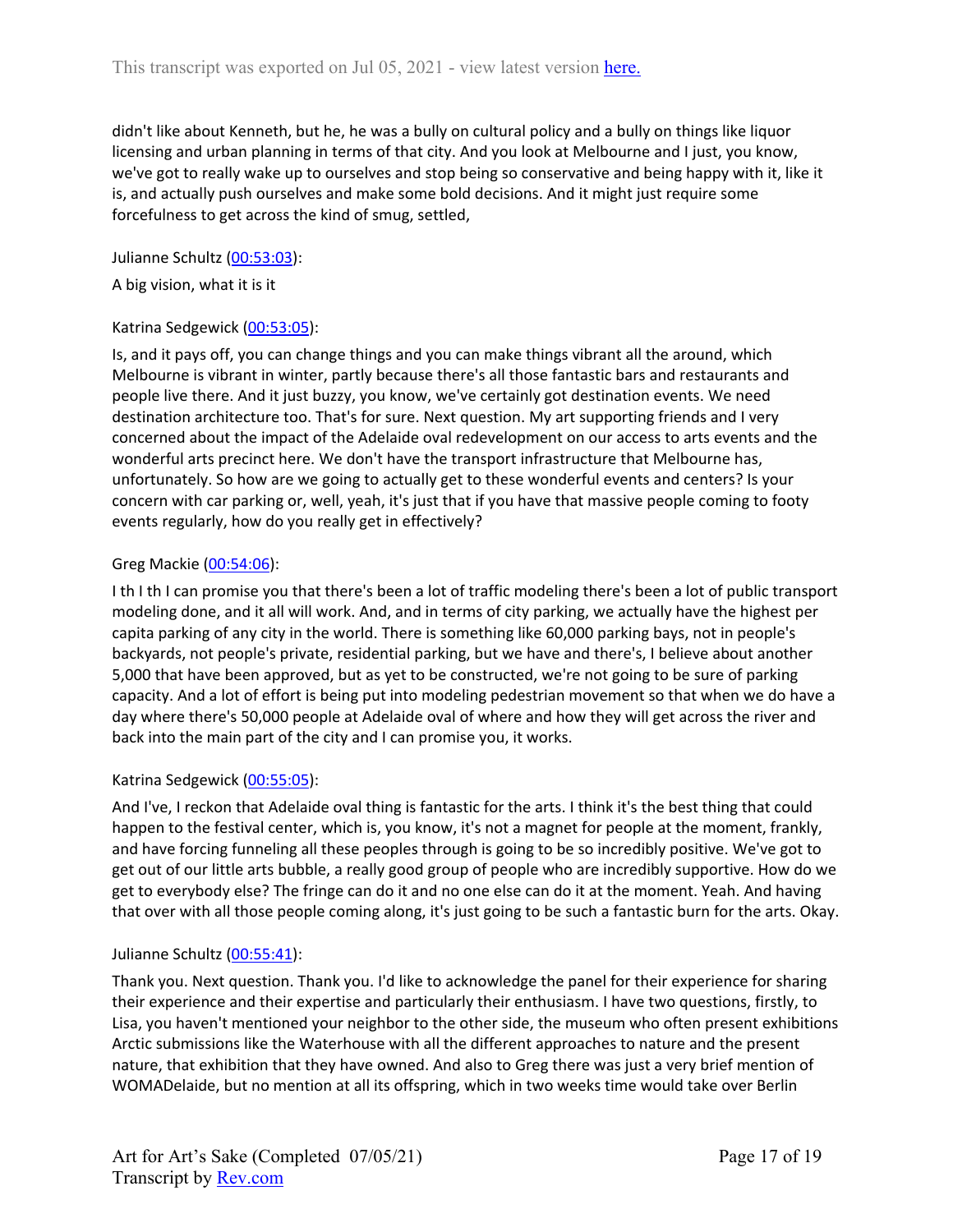national park. And from looking at the program, there seems to be more leaning towards festival of ideas and festival of music. If you'd like to comment on that, I'll go first.

#### Katrina Sedgewick [\(00:56:38\)](https://www.rev.com/transcript-editor/Edit?token=ENp_JiVhCZJq2U1LsrJphSpw7GOg9i8zCP1noH-1UAXaKwlOIbtulv3_cP46yb41VJqHQTKxGqiaVIKQG7bkwuoVDvI&loadFrom=DocumentDeeplink&ts=3398.77):

Sure. Thank you. Great question indeed and neighbors. We have items from that collection in our building and the art gallery of south Australia at the moment. In fact, part of reworking, the elder wing and the story of Australian art was to borrow from the collection, but to reconfigure, to change the lens, which is precisely what they're doing for the Waterhouse show. That's a show that fits, I think really well within their institution, because of course their institution is about natural history and some of the lines have blurred between museological sort of paradigms. There is, there is a direct conversation. We want people to go come out of our building and go into this and vice versa. I don't, we probably haven't as neighbors spoken as much as we should. Some neighbors, some they believe relationships are best kept like that really let's face it mutual respect. So look, I can't, from my perspective, it is so extraordinarily exciting to, to work alongside an institution from which we can borrow, particularly in terms of indigenous material. We know it's the best in the world to have the capacity to borrow that from that collection just strengthens what we can do

#### Greg Mackie [\(00:57:43](https://www.rev.com/transcript-editor/Edit?token=cVNmiX3_25v5sQhkZIJUbwKFeOBQnJcBsGFrXXb4QXY5ZEu8N4P_1udup6HUkZfjNFg93mvQt4O16Dfv-cgUwFR9jIo&loadFrom=DocumentDeeplink&ts=3463.77)):

And very, very quickly, cause I know we're almost out of time. WOMAD the why matter of station and a fortnight, if that, if anybody is not aware of it, it's up at long gully in Berlin national park, it is, and was always conceived as a combination of music of debate and discussion. And I think it's going to be a wonderful addition to the menu of cultural offerings here in, in the state. And I commend it. You can get up on the train to Belair which makes moving around much, much easier as part of the ticket. Good. That's good.

#### Julianne Schultz ([00:58:16](https://www.rev.com/transcript-editor/Edit?token=81yqICT5wj7vqIULfAmAY9C3_EF19WNsGOa-a96I7M-VKoyNcHk8ei-mZtcGXWkcTwqAjZHuwdnhczANvHHY8Pf43KU&loadFrom=DocumentDeeplink&ts=3496.5)):

The next question we could, we, can we do all the three questions or just do one?

## Audience member [\(00:58:22\)](https://www.rev.com/transcript-editor/Edit?token=YaMClL8ICqEIwaHNc-E0vOP7524xnbFtj8Vn3kT_bc4rmAEbLsZhaHqL12t-FMVF-WSh5G0KvLuiPETfrTrHlSqNuBA&loadFrom=DocumentDeeplink&ts=3502.14):

Okay. I'm sorry. I was just gonna say like, you know, when I was thinking about what was going to be discussed here, I thought format festival might come up a bit more because that's, to me is an example of something that's just art for art's sake. Like, you know, people aren't making any money out of it. People are not necessarily even part of like a career in the arts, just like they have some crazy idea that they want to get out there and they want to, I don't know, just express themselves. I was part of one show that was in that space during the fringe. And I think for about a week there was a 20 hour lifespan. Like people would set up for an exhibition that afternoon or that evening, the next morning they'd come in and bump out while other people were moving their stuff in. I think, you know, there was a, there was a show on that had less than 24 hours before we arrived and started setting up hours and they're pulling out their years, we're setting up hours, you know, we pull up flat out things at midnight and the next morning somebody else's coming in with the next show, it was just impossible to keep up.

## Katrina Sedgewick [\(00:59:14\)](https://www.rev.com/transcript-editor/Edit?token=NX4aibhtNXugFsIAn39YSUE8bGTx2e0zORq62fWExmGygnp6NjIxvRCJ6jvXP6a_4qlDsmeNuKYdjQAkw0K2fP5INnA&loadFrom=DocumentDeeplink&ts=3554.88):

I believe the popup, the pop-up bar, the pop-up exhibition long live. It it's a fantastic

Audience member [\(00:59:19\)](https://www.rev.com/transcript-editor/Edit?token=-TnUGgiU35SiAchxyQJ81omlVa_hE19GNKvEmpzu4uW4oO5_q35f37RZ8F8SQeAsmWkd5HbI_qjjKNgtSSdeJhb1Vm0&loadFrom=DocumentDeeplink&ts=3559.26):